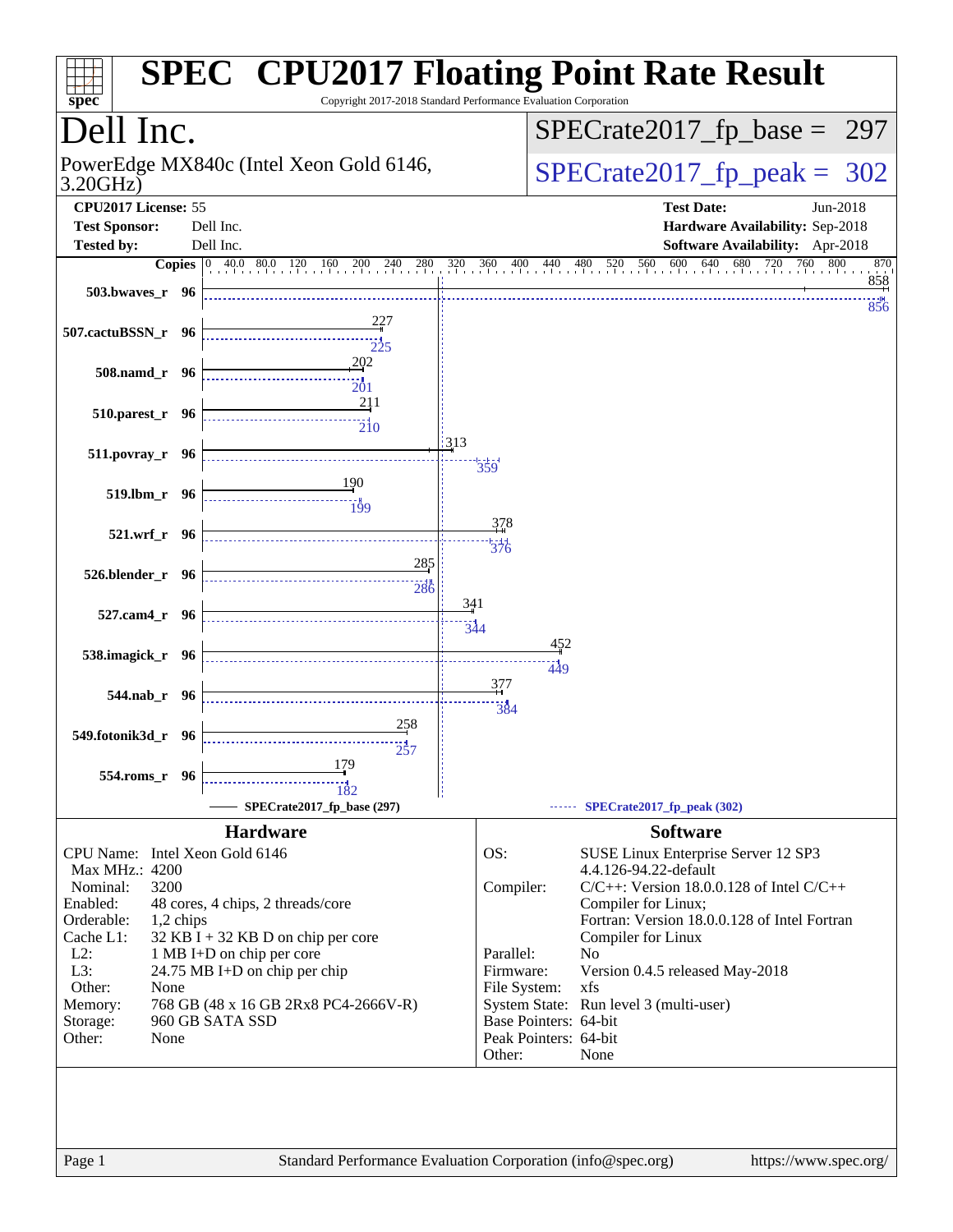

Copyright 2017-2018 Standard Performance Evaluation Corporation

## Dell Inc.

3.20GHz) PowerEdge MX840c (Intel Xeon Gold 6146,  $\vert$ [SPECrate2017\\_fp\\_peak =](http://www.spec.org/auto/cpu2017/Docs/result-fields.html#SPECrate2017fppeak) 302

[SPECrate2017\\_fp\\_base =](http://www.spec.org/auto/cpu2017/Docs/result-fields.html#SPECrate2017fpbase) 297

**[CPU2017 License:](http://www.spec.org/auto/cpu2017/Docs/result-fields.html#CPU2017License)** 55 **[Test Date:](http://www.spec.org/auto/cpu2017/Docs/result-fields.html#TestDate)** Jun-2018

**[Test Sponsor:](http://www.spec.org/auto/cpu2017/Docs/result-fields.html#TestSponsor)** Dell Inc. **[Hardware Availability:](http://www.spec.org/auto/cpu2017/Docs/result-fields.html#HardwareAvailability)** Sep-2018 **[Tested by:](http://www.spec.org/auto/cpu2017/Docs/result-fields.html#Testedby)** Dell Inc. **[Software Availability:](http://www.spec.org/auto/cpu2017/Docs/result-fields.html#SoftwareAvailability)** Apr-2018

#### **[Results Table](http://www.spec.org/auto/cpu2017/Docs/result-fields.html#ResultsTable)**

|                  | <b>Base</b>                      |                |       |                | <b>Peak</b> |                |       |               |                |              |                |              |                |              |
|------------------|----------------------------------|----------------|-------|----------------|-------------|----------------|-------|---------------|----------------|--------------|----------------|--------------|----------------|--------------|
| <b>Benchmark</b> | <b>Copies</b>                    | <b>Seconds</b> | Ratio | <b>Seconds</b> | Ratio       | <b>Seconds</b> | Ratio | <b>Copies</b> | <b>Seconds</b> | <b>Ratio</b> | <b>Seconds</b> | <b>Ratio</b> | <b>Seconds</b> | <b>Ratio</b> |
| 503.bwayes r     | 96                               | 1269           | 758   | 1122           | 858         | 1114           | 864   | 96            | 1124           | 856          | 1121           | 859          | 1128           | 854          |
| 507.cactuBSSN r  | 96                               | 542            | 224   | 536            | 227         | 536            | 227   | 96            | 540            | 225          | 541            | 225          | 538            | 226          |
| $508$ .namd $r$  | 96                               | 452            | 202   | 493            | 185         | 451            | 202   | 96            | 454            | 201          | 450            | 203          | 453            | 201          |
| 510.parest_r     | 96                               | 1191           | 211   | 1194           | 210         | 1187           | 212   | 96            | 1195           | 210          | 1195           | 210          | 1195           | 210          |
| $511.$ povray_r  | 96                               | 716            | 313   | 712            | 315         | 786            | 285   | 96            | 600            | 374          | 624            | 359          | 649            | 345          |
| 519.1bm r        | 96                               | 533            | 190   | 534            | <b>190</b>  | 536            | 189   | 96            | 509            | 199          | 507            | 200          | 514            | 197          |
| $521$ .wrf r     | 96                               | 564            | 381   | 569            | 378         | 580            | 370   | 96            | 572            | 376          | 594            | 362          | 561            | 383          |
| 526.blender r    | 96                               | 514            | 284   | 513            | 285         | 512            | 286   | 96            | 511            | 286          | 506            | 289          | 517            | 283          |
| $527.cam4_r$     | 96                               | 494            | 340   | 492            | 341         | 492            | 342   | 96            | 487            | 345          | 488            | 344          | 489            | 343          |
| 538.imagick_r    | 96                               | 531            | 450   | 529            | 452         | 528            | 452   | 96            | 532            | 449          | 532            | 449          | 533            | 448          |
| $544$ .nab r     | 96                               | 436            | 370   | 428            | 377         | 428            | 378   | 96            | 422            | 383          | 421            | 384          | 420            | 385          |
| 549.fotonik3d_r  | 96                               | 1453           | 258   | 1452           | 258         | 1454           | 257   | 96            | 1455           | 257          | 1457           | 257          | 1459           | 256          |
| $554$ .roms r    | 96                               | 851            | 179   | 853            | 179         | 860            | 177   | 96            | 834            | 183          | 838            | 182          | 839            | 182          |
|                  | $SPECrate2017_fp\_base =$<br>297 |                |       |                |             |                |       |               |                |              |                |              |                |              |

**[SPECrate2017\\_fp\\_peak =](http://www.spec.org/auto/cpu2017/Docs/result-fields.html#SPECrate2017fppeak) 302**

Results appear in the [order in which they were run](http://www.spec.org/auto/cpu2017/Docs/result-fields.html#RunOrder). Bold underlined text [indicates a median measurement](http://www.spec.org/auto/cpu2017/Docs/result-fields.html#Median).

#### **[Submit Notes](http://www.spec.org/auto/cpu2017/Docs/result-fields.html#SubmitNotes)**

 The numactl mechanism was used to bind copies to processors. The config file option 'submit' was used to generate numactl commands to bind each copy to a specific processor. For details, please see the config file.

#### **[Operating System Notes](http://www.spec.org/auto/cpu2017/Docs/result-fields.html#OperatingSystemNotes)**

Stack size set to unlimited using "ulimit -s unlimited"

#### **[General Notes](http://www.spec.org/auto/cpu2017/Docs/result-fields.html#GeneralNotes)**

Environment variables set by runcpu before the start of the run: LD\_LIBRARY\_PATH = "/root/cpu2017/lib/ia32:/root/cpu2017/lib/intel64:/root/cpu2017/je5.0.1-32:/root/cpu2017/je5.0.1-64"

 Binaries compiled on a system with 1x Intel Core i7-4790 CPU + 32GB RAM memory using Redhat Enterprise Linux 7.4

 Yes: The test sponsor attests, as of date of publication, that CVE-2017-5754 (Meltdown) is mitigated in the system as tested and documented.

 Yes: The test sponsor attests, as of date of publication, that CVE-2017-5753 (Spectre variant 1) is mitigated in the system as tested and documented.

 Yes: The test sponsor attests, as of date of publication, that CVE-2017-5715 (Spectre variant 2) is mitigated in the system as tested and documented.

Filesystem page cache synced and cleared with:

**(Continued on next page)**

| Page 2 | Standard Performance Evaluation Corporation (info@spec.org) | https://www.spec.org/ |
|--------|-------------------------------------------------------------|-----------------------|
|        |                                                             |                       |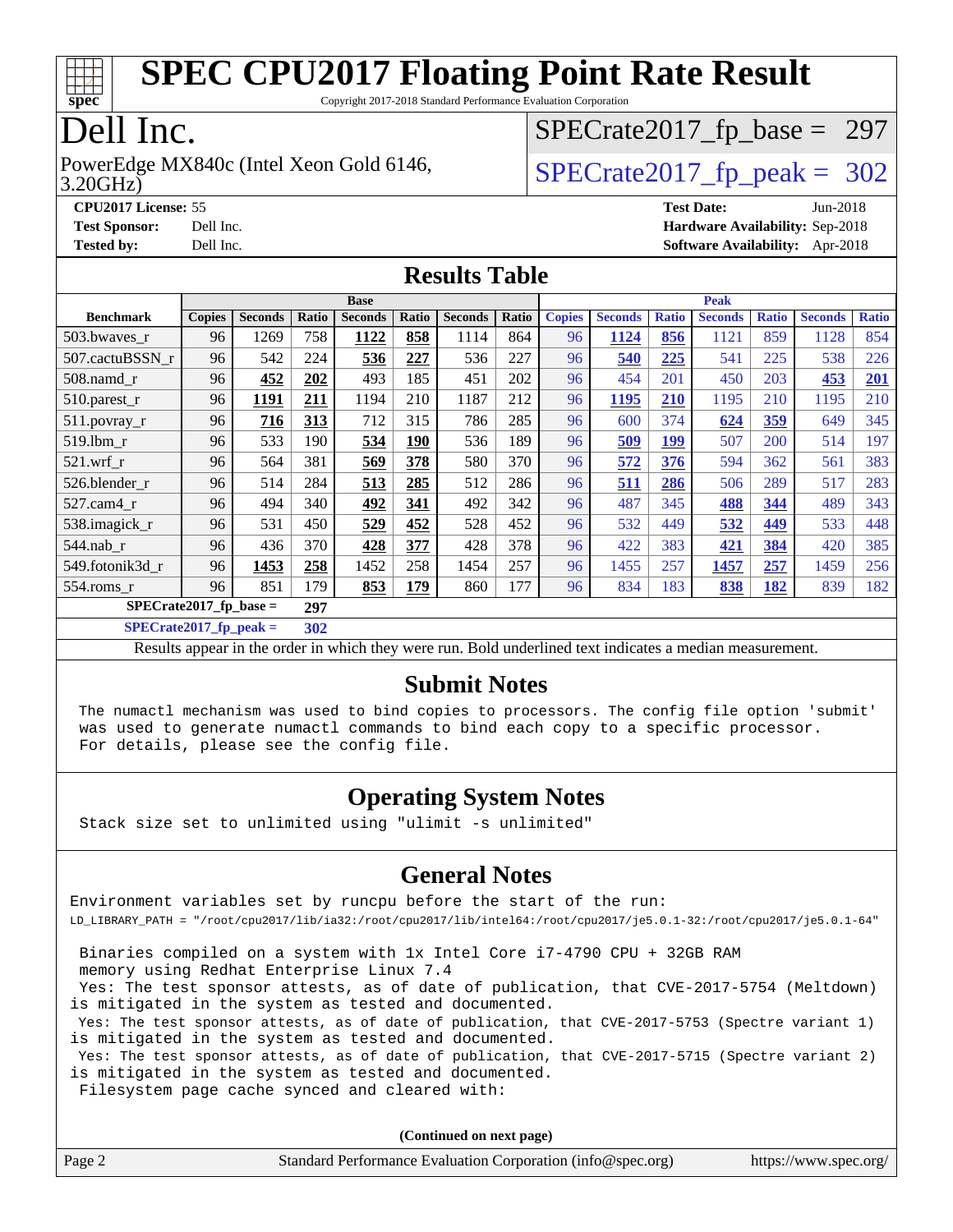

Copyright 2017-2018 Standard Performance Evaluation Corporation

### Dell Inc.

3.20GHz) PowerEdge MX840c (Intel Xeon Gold 6146,  $\vert$ [SPECrate2017\\_fp\\_peak =](http://www.spec.org/auto/cpu2017/Docs/result-fields.html#SPECrate2017fppeak) 302

[SPECrate2017\\_fp\\_base =](http://www.spec.org/auto/cpu2017/Docs/result-fields.html#SPECrate2017fpbase) 297

**[CPU2017 License:](http://www.spec.org/auto/cpu2017/Docs/result-fields.html#CPU2017License)** 55 **[Test Date:](http://www.spec.org/auto/cpu2017/Docs/result-fields.html#TestDate)** Jun-2018 **[Test Sponsor:](http://www.spec.org/auto/cpu2017/Docs/result-fields.html#TestSponsor)** Dell Inc. **[Hardware Availability:](http://www.spec.org/auto/cpu2017/Docs/result-fields.html#HardwareAvailability)** Sep-2018 **[Tested by:](http://www.spec.org/auto/cpu2017/Docs/result-fields.html#Testedby)** Dell Inc. **[Software Availability:](http://www.spec.org/auto/cpu2017/Docs/result-fields.html#SoftwareAvailability)** Apr-2018

**[General Notes \(Continued\)](http://www.spec.org/auto/cpu2017/Docs/result-fields.html#GeneralNotes)** sync; echo 3> /proc/sys/vm/drop\_caches runcpu command invoked through numactl i.e.: numactl --interleave=all runcpu <etc> **[Platform Notes](http://www.spec.org/auto/cpu2017/Docs/result-fields.html#PlatformNotes)** BIOS settings: Sub NUMA Cluster Disabled Virtualization Technology Disabled System Profile set to Custom CPU Performance set to Maximum Performance C States set to Autonomous C1EE Disabled Uncore Frequency set to Dynamic Energy Efficiency Policy set to Performance Memory Patrol Scrub Disabled Logical Processor Enabled CPU Interconnect Bus Link Power Management Disabled PCI ASPM L1 Link Power Management Disabled Sysinfo program /root/cpu2017/bin/sysinfo Rev: r5797 of 2017-06-14 96c45e4568ad54c135fd618bcc091c0f running on linux-0x7z Wed Jun 13 03:26:44 2018 SUT (System Under Test) info as seen by some common utilities. For more information on this section, see <https://www.spec.org/cpu2017/Docs/config.html#sysinfo> From /proc/cpuinfo model name : Intel(R) Xeon(R) Gold 6146 CPU @ 3.20GHz 4 "physical id"s (chips) 96 "processors" cores, siblings (Caution: counting these is hw and system dependent. The following excerpts from /proc/cpuinfo might not be reliable. Use with caution.) cpu cores : 12 siblings : 24 physical 0: cores 0 1 2 3 4 9 10 16 18 19 25 26 physical 1: cores 0 1 2 3 4 9 10 16 18 19 25 26 physical 2: cores 0 1 2 3 4 9 10 16 18 19 25 26 physical 3: cores 0 1 2 3 4 9 10 16 18 19 25 26 From lscpu: Architecture: x86\_64 CPU op-mode(s): 32-bit, 64-bit Byte Order: Little Endian CPU(s): 96 On-line CPU(s) list: 0-95 **(Continued on next page)**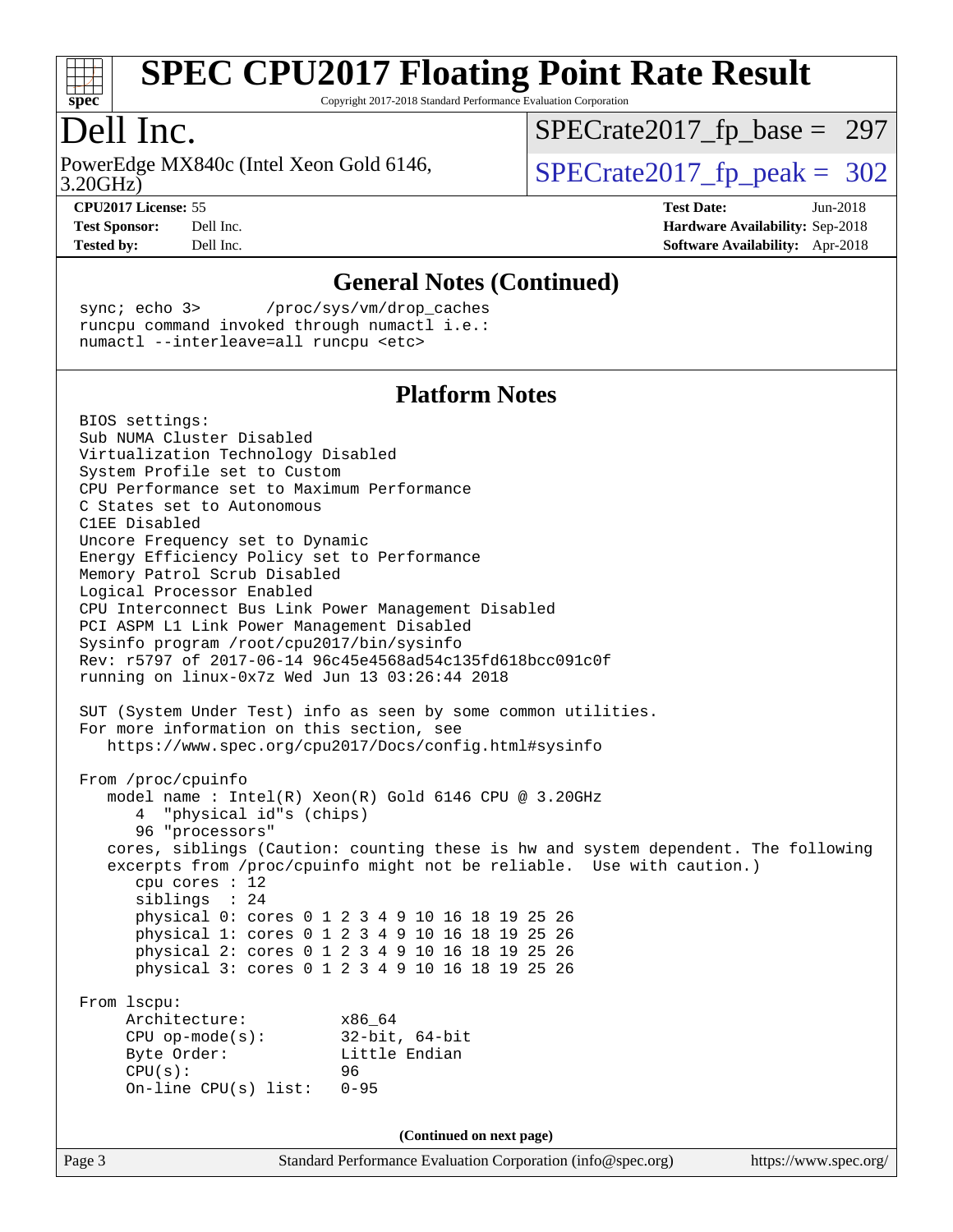

Copyright 2017-2018 Standard Performance Evaluation Corporation

### Dell Inc.

3.20GHz) PowerEdge MX840c (Intel Xeon Gold 6146,  $SPECrate2017_fp\_peak = 302$ 

[SPECrate2017\\_fp\\_base =](http://www.spec.org/auto/cpu2017/Docs/result-fields.html#SPECrate2017fpbase) 297

**[Tested by:](http://www.spec.org/auto/cpu2017/Docs/result-fields.html#Testedby)** Dell Inc. **[Software Availability:](http://www.spec.org/auto/cpu2017/Docs/result-fields.html#SoftwareAvailability)** Apr-2018

**[CPU2017 License:](http://www.spec.org/auto/cpu2017/Docs/result-fields.html#CPU2017License)** 55 **[Test Date:](http://www.spec.org/auto/cpu2017/Docs/result-fields.html#TestDate)** Jun-2018 **[Test Sponsor:](http://www.spec.org/auto/cpu2017/Docs/result-fields.html#TestSponsor)** Dell Inc. **[Hardware Availability:](http://www.spec.org/auto/cpu2017/Docs/result-fields.html#HardwareAvailability)** Sep-2018

#### **[Platform Notes \(Continued\)](http://www.spec.org/auto/cpu2017/Docs/result-fields.html#PlatformNotes)**

| Thread(s) per core:                            | 2                                                                                    |
|------------------------------------------------|--------------------------------------------------------------------------------------|
| Core(s) per socket:                            | 12                                                                                   |
| Socket(s):                                     | 4                                                                                    |
| NUMA $node(s):$                                | 8                                                                                    |
| Vendor ID:                                     | GenuineIntel                                                                         |
| CPU family:                                    | 6                                                                                    |
| Model:                                         | 85                                                                                   |
| Model name:                                    | $Intel(R)$ Xeon $(R)$ Gold 6146 CPU @ 3.20GHz                                        |
| Stepping:                                      | 4                                                                                    |
| CPU MHz:                                       | 3192.526                                                                             |
| BogoMIPS:                                      | 6385.05                                                                              |
| Virtualization:                                | $VT - x$                                                                             |
| L1d cache:<br>Lli cache:                       | 32K<br>32K                                                                           |
| $L2$ cache:                                    | 1024K                                                                                |
| L3 cache:                                      | 25344K                                                                               |
| NUMA node0 CPU(s):                             | 0, 8, 16, 24, 32, 40, 48, 56, 64, 72, 80, 88                                         |
| NUMA $node1$ $CPU(s):$                         | 1, 9, 17, 25, 33, 41, 49, 57, 65, 73, 81, 89                                         |
| NUMA $node2$ $CPU(s)$ :                        | 2, 10, 18, 26, 34, 42, 50, 58, 66, 74, 82, 90                                        |
| NUMA node3 CPU(s):                             | 3, 11, 19, 27, 35, 43, 51, 59, 67, 75, 83, 91                                        |
| NUMA node4 CPU(s):                             | 4, 12, 20, 28, 36, 44, 52, 60, 68, 76, 84, 92                                        |
| NUMA $node5$ $CPU(s):$                         | 5, 13, 21, 29, 37, 45, 53, 61, 69, 77, 85, 93                                        |
| NUMA node6 $CPU(s):$                           | 6, 14, 22, 30, 38, 46, 54, 62, 70, 78, 86, 94                                        |
| NUMA node7 CPU(s):                             | 7, 15, 23, 31, 39, 47, 55, 63, 71, 79, 87, 95                                        |
| Flags:                                         | fpu vme de pse tsc msr pae mce cx8 apic sep mtrr pge mca cmov                        |
|                                                | pat pse36 clflush dts acpi mmx fxsr sse sse2 ss ht tm pbe syscall nx pdpelgb rdtscp  |
|                                                | lm constant_tsc art arch_perfmon pebs bts rep_good nopl xtopology nonstop_tsc        |
|                                                | aperfmperf eagerfpu pni pclmulqdq dtes64 monitor ds_cpl vmx smx est tm2 ssse3 sdbg   |
|                                                | fma cx16 xtpr pdcm pcid dca sse4_1 sse4_2 x2apic movbe popcnt tsc_deadline_timer aes |
|                                                | xsave avx f16c rdrand lahf_lm abm 3dnowprefetch ida arat epb invpcid_single pln pts  |
|                                                | dtherm intel_pt rsb_ctxsw spec_ctrl stibp retpoline kaiser tpr_shadow vnmi           |
|                                                | flexpriority ept vpid fsgsbase tsc_adjust bmil hle avx2 smep bmi2 erms invpcid rtm   |
|                                                | cqm mpx avx512f avx512dq rdseed adx smap clflushopt clwb avx512cd avx512bw avx512vl  |
|                                                | xsaveopt xsavec xgetbvl cqm_llc cqm_occup_llc pku ospke                              |
|                                                |                                                                                      |
| /proc/cpuinfo cache data                       |                                                                                      |
| cache size : 25344 KB                          |                                                                                      |
|                                                |                                                                                      |
|                                                | From numactl --hardware WARNING: a numactl 'node' might or might not correspond to a |
| physical chip.                                 |                                                                                      |
| $available: 8 nodes (0-7)$                     |                                                                                      |
| node 0 cpus: 0 8 16 24 32 40 48 56 64 72 80 88 |                                                                                      |
| node 0 size: 95361 MB<br>node 0 free: 95107 MB |                                                                                      |
| node 1 cpus: 1 9 17 25 33 41 49 57 65 73 81 89 |                                                                                      |
| node 1 size: 96762 MB                          |                                                                                      |
| node 1 free: 96573 MB                          |                                                                                      |
|                                                |                                                                                      |
|                                                | (Continued on next page)                                                             |
|                                                |                                                                                      |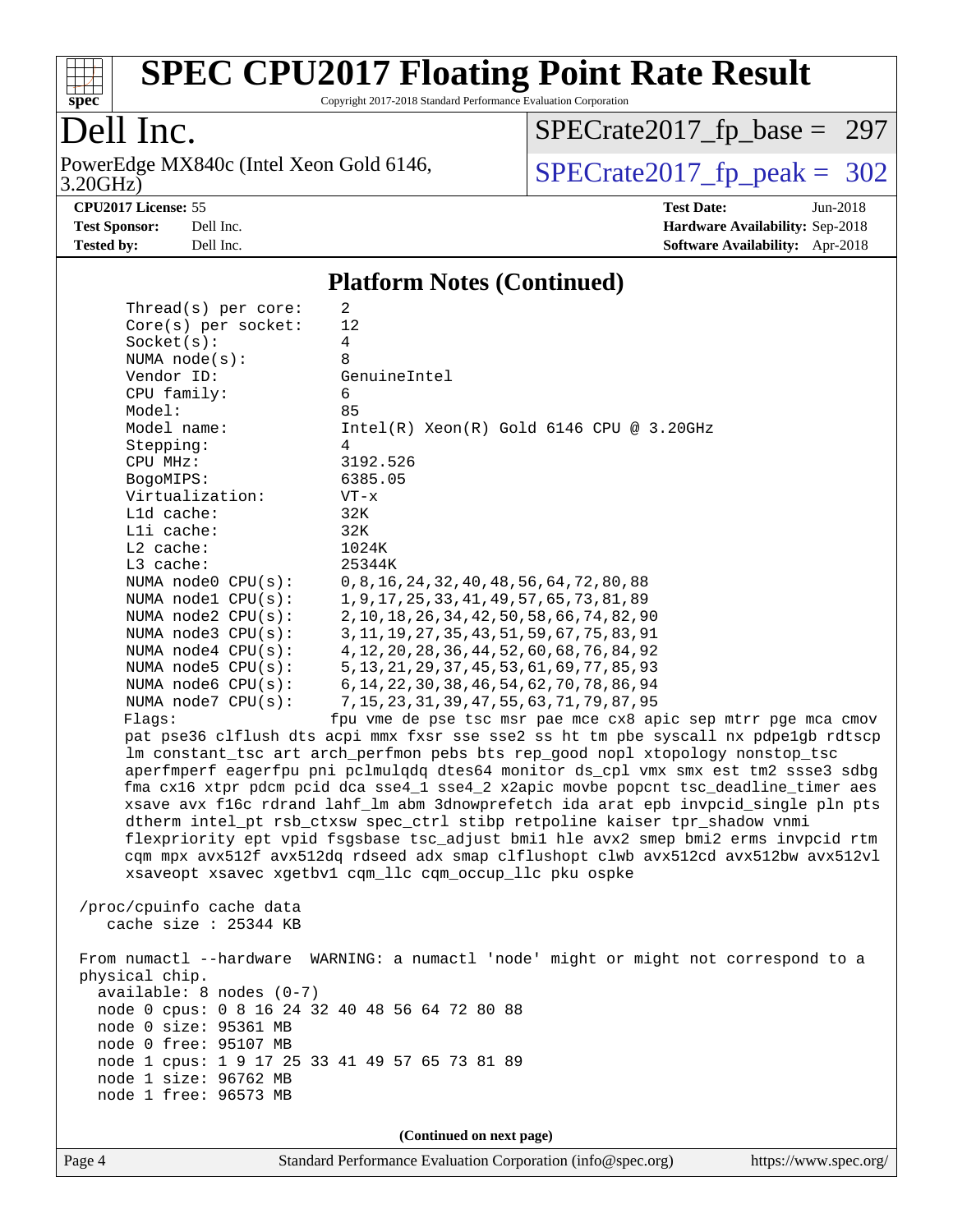

Copyright 2017-2018 Standard Performance Evaluation Corporation

### Dell Inc.

3.20GHz) PowerEdge MX840c (Intel Xeon Gold 6146,  $SPECrate2017_fp\_peak = 302$ 

[SPECrate2017\\_fp\\_base =](http://www.spec.org/auto/cpu2017/Docs/result-fields.html#SPECrate2017fpbase) 297

**[Test Sponsor:](http://www.spec.org/auto/cpu2017/Docs/result-fields.html#TestSponsor)** Dell Inc. **[Hardware Availability:](http://www.spec.org/auto/cpu2017/Docs/result-fields.html#HardwareAvailability)** Sep-2018 **[Tested by:](http://www.spec.org/auto/cpu2017/Docs/result-fields.html#Testedby)** Dell Inc. **[Software Availability:](http://www.spec.org/auto/cpu2017/Docs/result-fields.html#SoftwareAvailability)** Apr-2018

**[CPU2017 License:](http://www.spec.org/auto/cpu2017/Docs/result-fields.html#CPU2017License)** 55 **[Test Date:](http://www.spec.org/auto/cpu2017/Docs/result-fields.html#TestDate)** Jun-2018

**[Platform Notes \(Continued\)](http://www.spec.org/auto/cpu2017/Docs/result-fields.html#PlatformNotes)**

| I lation in Forcs (Continueu)                                                                      |  |  |  |  |  |  |  |
|----------------------------------------------------------------------------------------------------|--|--|--|--|--|--|--|
| node 2 cpus: 2 10 18 26 34 42 50 58 66 74 82 90                                                    |  |  |  |  |  |  |  |
| node 2 size: 96762 MB                                                                              |  |  |  |  |  |  |  |
| node 2 free: 96602 MB                                                                              |  |  |  |  |  |  |  |
| node 3 cpus: 3 11 19 27 35 43 51 59 67 75 83 91                                                    |  |  |  |  |  |  |  |
| node 3 size: 96762 MB                                                                              |  |  |  |  |  |  |  |
| node 3 free: 96581 MB                                                                              |  |  |  |  |  |  |  |
| node 4 cpus: 4 12 20 28 36 44 52 60 68 76 84 92                                                    |  |  |  |  |  |  |  |
| node 4 size: 96761 MB                                                                              |  |  |  |  |  |  |  |
| node 4 free: 96596 MB                                                                              |  |  |  |  |  |  |  |
| node 5 cpus: 5 13 21 29 37 45 53 61 69 77 85 93                                                    |  |  |  |  |  |  |  |
| node 5 size: 96761 MB                                                                              |  |  |  |  |  |  |  |
| node 5 free: 96594 MB                                                                              |  |  |  |  |  |  |  |
| node 6 cpus: 6 14 22 30 38 46 54 62 70 78 86 94                                                    |  |  |  |  |  |  |  |
| node 6 size: 96761 MB                                                                              |  |  |  |  |  |  |  |
| node 6 free: 96608 MB                                                                              |  |  |  |  |  |  |  |
| node 7 cpus: 7 15 23 31 39 47 55 63 71 79 87 95                                                    |  |  |  |  |  |  |  |
| node 7 size: 96759 MB                                                                              |  |  |  |  |  |  |  |
| node 7 free: 96590 MB                                                                              |  |  |  |  |  |  |  |
| node distances:                                                                                    |  |  |  |  |  |  |  |
| node<br>$\overline{0}$<br>1<br>$\overline{\mathbf{3}}$<br>4 5<br>6 7<br>2                          |  |  |  |  |  |  |  |
| 0:<br>10 21<br>21<br>21<br>21<br>11<br>21<br>21<br>1:<br>21 10<br>21<br>21<br>11<br>21<br>21<br>21 |  |  |  |  |  |  |  |
| 2:<br>21 21<br>10<br>21<br>21<br>21<br>11<br>21                                                    |  |  |  |  |  |  |  |
| 3:<br>21<br>21 21<br>10<br>21<br>21<br>21<br>11                                                    |  |  |  |  |  |  |  |
| 4:<br>21<br>11 21<br>21<br>10<br>21<br>21<br>21                                                    |  |  |  |  |  |  |  |
| 5:<br>21 11<br>21<br>21<br>21<br>10<br>21<br>21                                                    |  |  |  |  |  |  |  |
| 6:<br>21 21<br>21<br>21<br>21<br>10<br>21<br>11                                                    |  |  |  |  |  |  |  |
| 21<br>11<br>7:<br>21<br>21<br>21<br>21<br>21<br>10                                                 |  |  |  |  |  |  |  |
|                                                                                                    |  |  |  |  |  |  |  |
| From /proc/meminfo                                                                                 |  |  |  |  |  |  |  |
| MemTotal:<br>791237720 kB                                                                          |  |  |  |  |  |  |  |
| HugePages_Total:<br>0                                                                              |  |  |  |  |  |  |  |
| Hugepagesize:<br>2048 kB                                                                           |  |  |  |  |  |  |  |
|                                                                                                    |  |  |  |  |  |  |  |
| From /etc/*release* /etc/*version*                                                                 |  |  |  |  |  |  |  |
| SuSE-release:                                                                                      |  |  |  |  |  |  |  |
| SUSE Linux Enterprise Server 12 (x86_64)                                                           |  |  |  |  |  |  |  |
| $VERSION = 12$                                                                                     |  |  |  |  |  |  |  |
| PATCHLEVEL = 3                                                                                     |  |  |  |  |  |  |  |
| # This file is deprecated and will be removed in a future service pack or release.                 |  |  |  |  |  |  |  |
| # Please check /etc/os-release for details about this release.                                     |  |  |  |  |  |  |  |
| os-release:                                                                                        |  |  |  |  |  |  |  |
| NAME="SLES"                                                                                        |  |  |  |  |  |  |  |
| VERSION="12-SP3"                                                                                   |  |  |  |  |  |  |  |
| VERSION_ID="12.3"<br>PRETTY_NAME="SUSE Linux Enterprise Server 12 SP3"                             |  |  |  |  |  |  |  |
| ID="sles"                                                                                          |  |  |  |  |  |  |  |
|                                                                                                    |  |  |  |  |  |  |  |
|                                                                                                    |  |  |  |  |  |  |  |
| (Continued on next page)                                                                           |  |  |  |  |  |  |  |
|                                                                                                    |  |  |  |  |  |  |  |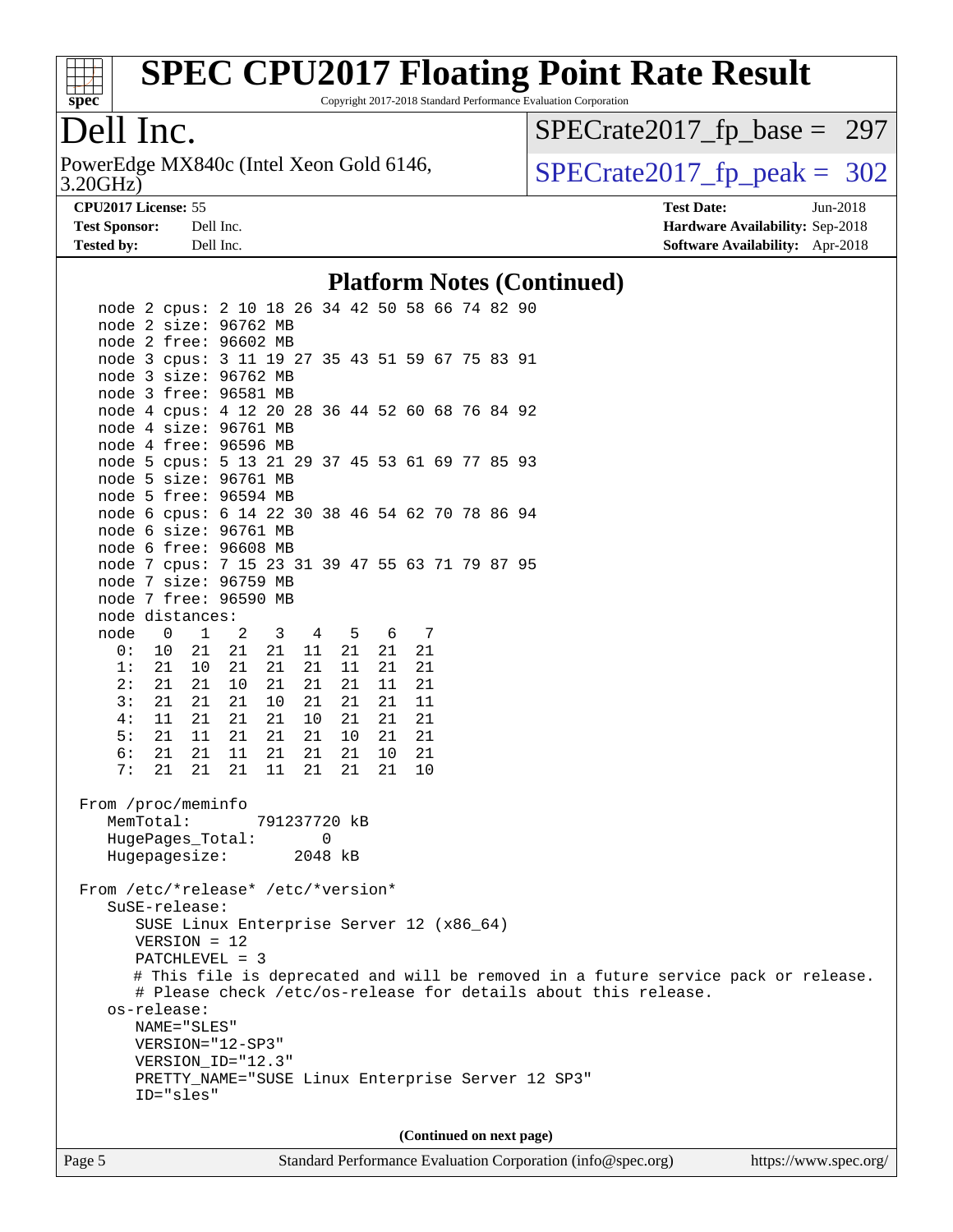

Copyright 2017-2018 Standard Performance Evaluation Corporation

### Dell Inc.

3.20GHz) PowerEdge MX840c (Intel Xeon Gold 6146,  $\vert$ [SPECrate2017\\_fp\\_peak =](http://www.spec.org/auto/cpu2017/Docs/result-fields.html#SPECrate2017fppeak) 302

[SPECrate2017\\_fp\\_base =](http://www.spec.org/auto/cpu2017/Docs/result-fields.html#SPECrate2017fpbase) 297

**[CPU2017 License:](http://www.spec.org/auto/cpu2017/Docs/result-fields.html#CPU2017License)** 55 **[Test Date:](http://www.spec.org/auto/cpu2017/Docs/result-fields.html#TestDate)** Jun-2018 **[Test Sponsor:](http://www.spec.org/auto/cpu2017/Docs/result-fields.html#TestSponsor)** Dell Inc. **[Hardware Availability:](http://www.spec.org/auto/cpu2017/Docs/result-fields.html#HardwareAvailability)** Sep-2018 **[Tested by:](http://www.spec.org/auto/cpu2017/Docs/result-fields.html#Testedby)** Dell Inc. **[Software Availability:](http://www.spec.org/auto/cpu2017/Docs/result-fields.html#SoftwareAvailability)** Apr-2018

#### **[Platform Notes \(Continued\)](http://www.spec.org/auto/cpu2017/Docs/result-fields.html#PlatformNotes)**

 ANSI\_COLOR="0;32" CPE\_NAME="cpe:/o:suse:sles:12:sp3"

uname -a:

 Linux linux-0x7z 4.4.126-94.22-default #1 SMP Wed Apr 11 07:45:03 UTC 2018 (9649989) x86\_64 x86\_64 x86\_64 GNU/Linux

run-level 3 Jun 11 19:08

 SPEC is set to: /root/cpu2017 Filesystem Type Size Used Avail Use% Mounted on /dev/sda3 xfs 927G 25G 902G 3% /

 Additional information from dmidecode follows. WARNING: Use caution when you interpret this section. The 'dmidecode' program reads system data which is "intended to allow hardware to be accurately determined", but the intent may not be met, as there are frequent changes to hardware, firmware, and the "DMTF SMBIOS" standard. BIOS Dell Inc. 0.4.5 05/31/2018

 Memory: 26x 002C00B3002C 18ASF2G72PDZ-2G6D1 16 GB 2 rank 2666 2x 00AD00B300AD HMA82GR7AFR8N-VK 16 GB 2 rank 2666 20x 00CE063200CE M393A2K43BB1-CTD 16 GB 2 rank 2666

(End of data from sysinfo program)

#### **[Compiler Version Notes](http://www.spec.org/auto/cpu2017/Docs/result-fields.html#CompilerVersionNotes)**

| CC 519.1bm_r(base) 538.imagick_r(base, peak) 544.nab_r(base)                                  |
|-----------------------------------------------------------------------------------------------|
| icc (ICC) 18.0.0 20170811<br>Copyright (C) 1985-2017 Intel Corporation. All rights reserved.  |
| $CC = 519.1bm_r(peak) 544.nab_r(peak)$                                                        |
| icc (ICC) 18.0.0 20170811<br>Copyright (C) 1985-2017 Intel Corporation. All rights reserved.  |
| CXXC 508.namd $r(base)$ 510.parest $r(base)$                                                  |
| icpc (ICC) 18.0.0 20170811<br>Copyright (C) 1985-2017 Intel Corporation. All rights reserved. |
| (Continued on next page)                                                                      |
|                                                                                               |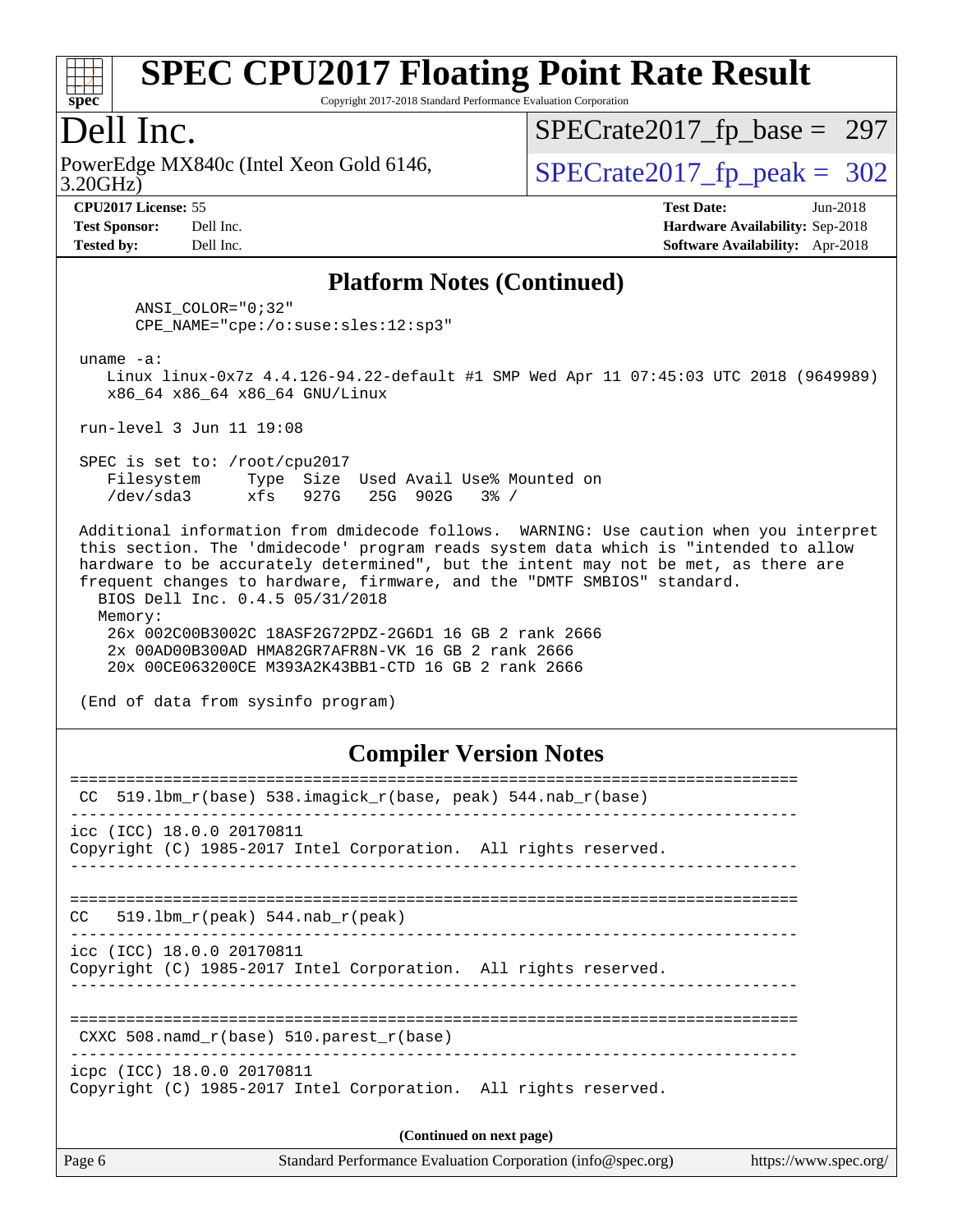| S | D<br>I | æ | Ľ |  |
|---|--------|---|---|--|

Copyright 2017-2018 Standard Performance Evaluation Corporation

Dell Inc.<br>PowerEdge MX840c (Intel Xeon Gold 6146, 3.20GHz)

 $SPECTate 2017_fp\_peak = 302$ [SPECrate2017\\_fp\\_base =](http://www.spec.org/auto/cpu2017/Docs/result-fields.html#SPECrate2017fpbase) 297

**[CPU2017 License:](http://www.spec.org/auto/cpu2017/Docs/result-fields.html#CPU2017License)** 55 **[Test Date:](http://www.spec.org/auto/cpu2017/Docs/result-fields.html#TestDate)** Jun-2018

**[Test Sponsor:](http://www.spec.org/auto/cpu2017/Docs/result-fields.html#TestSponsor)** Dell Inc. **[Hardware Availability:](http://www.spec.org/auto/cpu2017/Docs/result-fields.html#HardwareAvailability)** Sep-2018 **[Tested by:](http://www.spec.org/auto/cpu2017/Docs/result-fields.html#Testedby)** Dell Inc. **[Software Availability:](http://www.spec.org/auto/cpu2017/Docs/result-fields.html#SoftwareAvailability)** Apr-2018

### **[Compiler Version Notes \(Continued\)](http://www.spec.org/auto/cpu2017/Docs/result-fields.html#CompilerVersionNotes)**

| CXXC $508.namd_r(peak) 510.parest_r(peak)$                                                                                                                                                    |                                                                                      |
|-----------------------------------------------------------------------------------------------------------------------------------------------------------------------------------------------|--------------------------------------------------------------------------------------|
| icpc (ICC) 18.0.0 20170811<br>Copyright (C) 1985-2017 Intel Corporation. All rights reserved.                                                                                                 |                                                                                      |
| $CC$ 511.povray_r(base) 526.blender_r(base)                                                                                                                                                   |                                                                                      |
| -----------------<br>icpc (ICC) 18.0.0 20170811<br>Copyright (C) 1985-2017 Intel Corporation. All rights reserved.<br>icc (ICC) 18.0.0 20170811                                               |                                                                                      |
| Copyright (C) 1985-2017 Intel Corporation. All rights reserved.                                                                                                                               |                                                                                      |
| 511.povray_r(peak) 526.blender_r(peak)<br>CC.                                                                                                                                                 |                                                                                      |
| icpc (ICC) 18.0.0 20170811<br>Copyright (C) 1985-2017 Intel Corporation. All rights reserved.<br>icc (ICC) 18.0.0 20170811<br>Copyright (C) 1985-2017 Intel Corporation. All rights reserved. |                                                                                      |
| FC 507.cactuBSSN_r(base)                                                                                                                                                                      |                                                                                      |
| icpc (ICC) 18.0.0 20170811<br>Copyright (C) 1985-2017 Intel Corporation. All rights reserved.<br>icc (ICC) 18.0.0 20170811<br>Copyright (C) 1985-2017 Intel Corporation.                      | All rights reserved.                                                                 |
| ifort (IFORT) 18.0.0 20170811<br>Copyright (C) 1985-2017 Intel Corporation. All rights reserved.                                                                                              |                                                                                      |
| 507.cactuBSSN r(peak)<br>FC.                                                                                                                                                                  |                                                                                      |
| icpc (ICC) 18.0.0 20170811<br>Copyright (C) 1985-2017 Intel Corporation.<br>icc (ICC) 18.0.0 20170811                                                                                         | All rights reserved.                                                                 |
| Copyright (C) 1985-2017 Intel Corporation.<br>ifort (IFORT) 18.0.0 20170811<br>Copyright (C) 1985-2017 Intel Corporation.                                                                     | All rights reserved.<br>All rights reserved.                                         |
|                                                                                                                                                                                               | (Continued on next page)                                                             |
| Page 7                                                                                                                                                                                        | Standard Performance Evaluation Corporation (info@spec.org)<br>https://www.spec.org/ |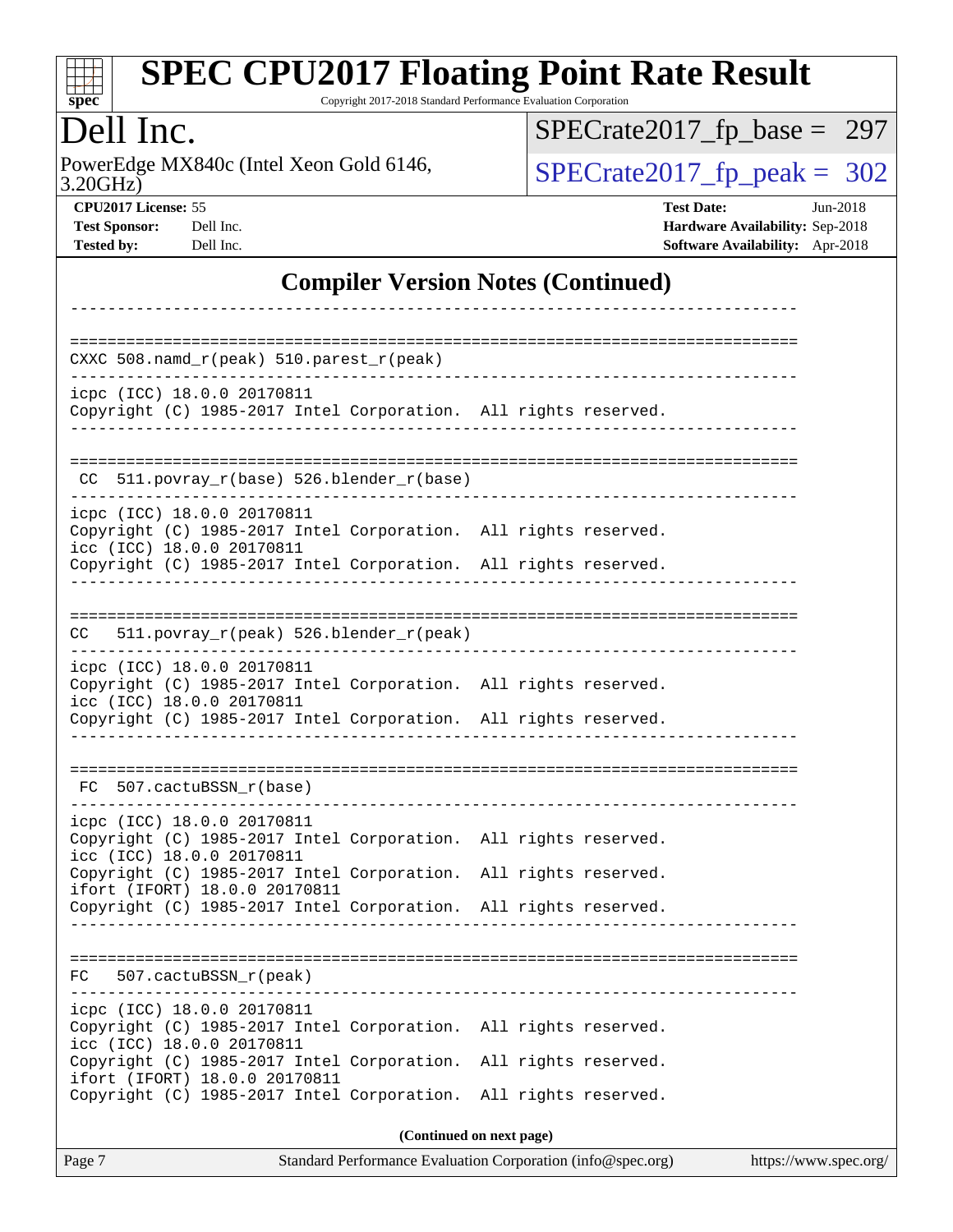

Copyright 2017-2018 Standard Performance Evaluation Corporation

### Dell Inc.

3.20GHz) PowerEdge MX840c (Intel Xeon Gold 6146,  $SPECrate2017_fp\_peak = 302$ 

[SPECrate2017\\_fp\\_base =](http://www.spec.org/auto/cpu2017/Docs/result-fields.html#SPECrate2017fpbase) 297

| <b>Test Sponsor:</b> | Dell I <sub>I</sub> |
|----------------------|---------------------|
| Tactad hv•           | $\rm{Dell}$ Ii      |

**[CPU2017 License:](http://www.spec.org/auto/cpu2017/Docs/result-fields.html#CPU2017License)** 55 **[Test Date:](http://www.spec.org/auto/cpu2017/Docs/result-fields.html#TestDate)** Jun-2018 **[Test Sponsor:](http://www.spec.org/auto/cpu2017/Docs/result-fields.html#TestSponsor) [Hardware Availability:](http://www.spec.org/auto/cpu2017/Docs/result-fields.html#HardwareAvailability)** Sep-2018 **[Tested by:](http://www.spec.org/auto/cpu2017/Docs/result-fields.html#Testedby)** Dell Inc. **[Software Availability:](http://www.spec.org/auto/cpu2017/Docs/result-fields.html#SoftwareAvailability)** Apr-2018

### **[Compiler Version Notes \(Continued\)](http://www.spec.org/auto/cpu2017/Docs/result-fields.html#CompilerVersionNotes)**

| FC.                                                        | 503.bwaves_r(base, peak) 549.fotonik3d_r(base, peak) 554.roms_r(base)                                                              |
|------------------------------------------------------------|------------------------------------------------------------------------------------------------------------------------------------|
| ifort (IFORT) 18.0.0 20170811                              | Copyright (C) 1985-2017 Intel Corporation. All rights reserved.                                                                    |
| $FC$ 554. roms $r$ (peak)                                  |                                                                                                                                    |
| ifort (IFORT) 18.0.0 20170811                              | Copyright (C) 1985-2017 Intel Corporation. All rights reserved.                                                                    |
| 521.wrf $r(base)$ 527.cam4 $r(base)$<br>CC.                |                                                                                                                                    |
| ifort (IFORT) 18.0.0 20170811<br>icc (ICC) 18.0.0 20170811 | Copyright (C) 1985-2017 Intel Corporation. All rights reserved.<br>Copyright (C) 1985-2017 Intel Corporation. All rights reserved. |
| 521.wrf $r(\text{peak})$ 527.cam4 $r(\text{peak})$<br>CC   |                                                                                                                                    |
| ifort (IFORT) 18.0.0 20170811<br>icc (ICC) 18.0.0 20170811 | Copyright (C) 1985-2017 Intel Corporation. All rights reserved.<br>Copyright (C) 1985-2017 Intel Corporation. All rights reserved. |

**[Base Compiler Invocation](http://www.spec.org/auto/cpu2017/Docs/result-fields.html#BaseCompilerInvocation)**

[C benchmarks](http://www.spec.org/auto/cpu2017/Docs/result-fields.html#Cbenchmarks): [icc](http://www.spec.org/cpu2017/results/res2018q4/cpu2017-20181001-09019.flags.html#user_CCbase_intel_icc_18.0_66fc1ee009f7361af1fbd72ca7dcefbb700085f36577c54f309893dd4ec40d12360134090235512931783d35fd58c0460139e722d5067c5574d8eaf2b3e37e92)

[C++ benchmarks:](http://www.spec.org/auto/cpu2017/Docs/result-fields.html#CXXbenchmarks) [icpc](http://www.spec.org/cpu2017/results/res2018q4/cpu2017-20181001-09019.flags.html#user_CXXbase_intel_icpc_18.0_c510b6838c7f56d33e37e94d029a35b4a7bccf4766a728ee175e80a419847e808290a9b78be685c44ab727ea267ec2f070ec5dc83b407c0218cded6866a35d07)

[Fortran benchmarks](http://www.spec.org/auto/cpu2017/Docs/result-fields.html#Fortranbenchmarks): [ifort](http://www.spec.org/cpu2017/results/res2018q4/cpu2017-20181001-09019.flags.html#user_FCbase_intel_ifort_18.0_8111460550e3ca792625aed983ce982f94888b8b503583aa7ba2b8303487b4d8a21a13e7191a45c5fd58ff318f48f9492884d4413fa793fd88dd292cad7027ca)

**(Continued on next page)**

Page 8 Standard Performance Evaluation Corporation [\(info@spec.org\)](mailto:info@spec.org) <https://www.spec.org/>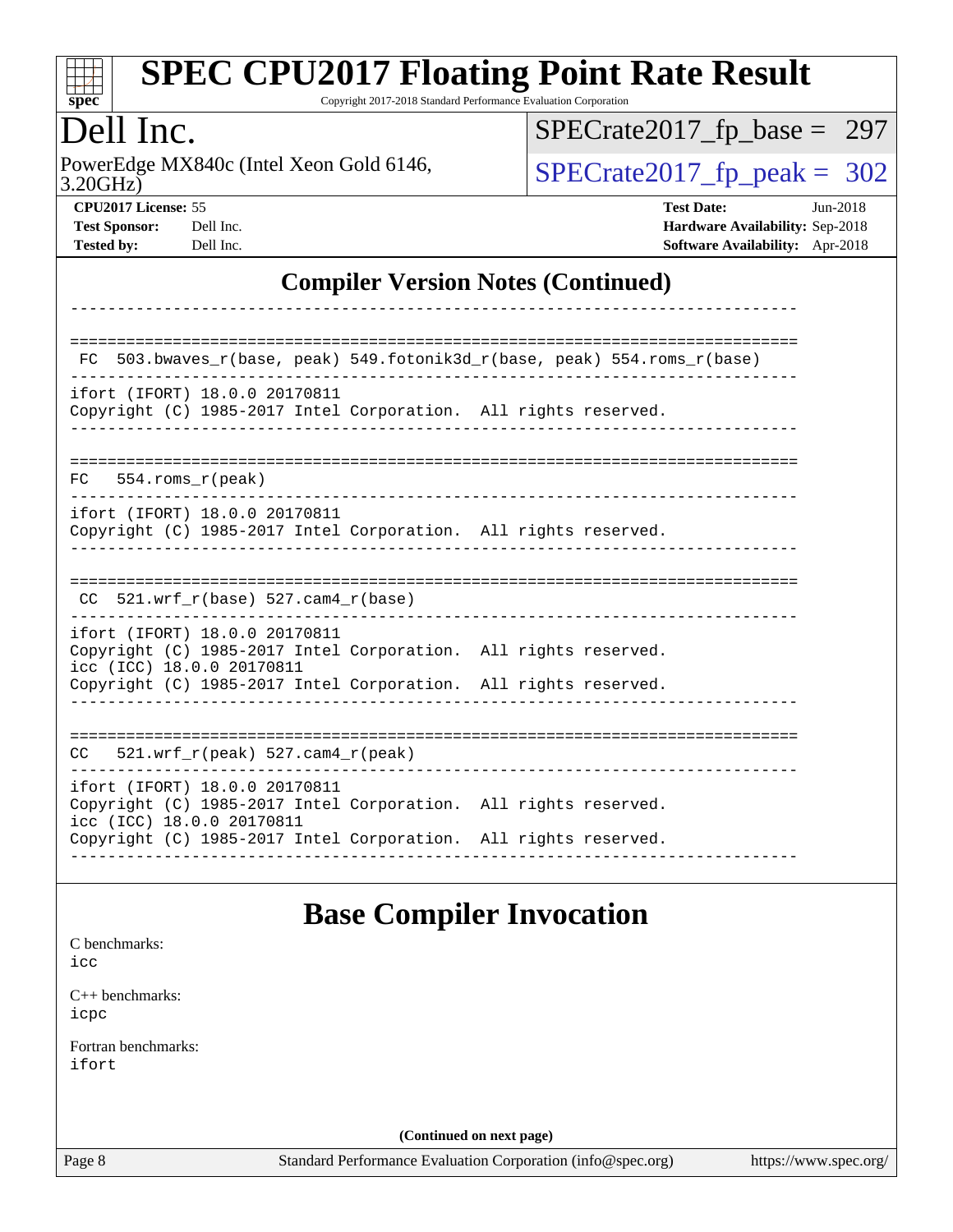

Copyright 2017-2018 Standard Performance Evaluation Corporation

### Dell Inc.

3.20GHz) PowerEdge MX840c (Intel Xeon Gold 6146,  $\vert$ [SPECrate2017\\_fp\\_peak =](http://www.spec.org/auto/cpu2017/Docs/result-fields.html#SPECrate2017fppeak) 302

[SPECrate2017\\_fp\\_base =](http://www.spec.org/auto/cpu2017/Docs/result-fields.html#SPECrate2017fpbase) 297

**[CPU2017 License:](http://www.spec.org/auto/cpu2017/Docs/result-fields.html#CPU2017License)** 55 **[Test Date:](http://www.spec.org/auto/cpu2017/Docs/result-fields.html#TestDate)** Jun-2018 **[Test Sponsor:](http://www.spec.org/auto/cpu2017/Docs/result-fields.html#TestSponsor)** Dell Inc. **[Hardware Availability:](http://www.spec.org/auto/cpu2017/Docs/result-fields.html#HardwareAvailability)** Sep-2018 **[Tested by:](http://www.spec.org/auto/cpu2017/Docs/result-fields.html#Testedby)** Dell Inc. **[Software Availability:](http://www.spec.org/auto/cpu2017/Docs/result-fields.html#SoftwareAvailability)** Apr-2018

# **[Base Compiler Invocation \(Continued\)](http://www.spec.org/auto/cpu2017/Docs/result-fields.html#BaseCompilerInvocation)**

[Benchmarks using both Fortran and C](http://www.spec.org/auto/cpu2017/Docs/result-fields.html#BenchmarksusingbothFortranandC): [ifort](http://www.spec.org/cpu2017/results/res2018q4/cpu2017-20181001-09019.flags.html#user_CC_FCbase_intel_ifort_18.0_8111460550e3ca792625aed983ce982f94888b8b503583aa7ba2b8303487b4d8a21a13e7191a45c5fd58ff318f48f9492884d4413fa793fd88dd292cad7027ca) [icc](http://www.spec.org/cpu2017/results/res2018q4/cpu2017-20181001-09019.flags.html#user_CC_FCbase_intel_icc_18.0_66fc1ee009f7361af1fbd72ca7dcefbb700085f36577c54f309893dd4ec40d12360134090235512931783d35fd58c0460139e722d5067c5574d8eaf2b3e37e92)

[Benchmarks using both C and C++](http://www.spec.org/auto/cpu2017/Docs/result-fields.html#BenchmarksusingbothCandCXX): [icpc](http://www.spec.org/cpu2017/results/res2018q4/cpu2017-20181001-09019.flags.html#user_CC_CXXbase_intel_icpc_18.0_c510b6838c7f56d33e37e94d029a35b4a7bccf4766a728ee175e80a419847e808290a9b78be685c44ab727ea267ec2f070ec5dc83b407c0218cded6866a35d07) [icc](http://www.spec.org/cpu2017/results/res2018q4/cpu2017-20181001-09019.flags.html#user_CC_CXXbase_intel_icc_18.0_66fc1ee009f7361af1fbd72ca7dcefbb700085f36577c54f309893dd4ec40d12360134090235512931783d35fd58c0460139e722d5067c5574d8eaf2b3e37e92)

[Benchmarks using Fortran, C, and C++:](http://www.spec.org/auto/cpu2017/Docs/result-fields.html#BenchmarksusingFortranCandCXX) [icpc](http://www.spec.org/cpu2017/results/res2018q4/cpu2017-20181001-09019.flags.html#user_CC_CXX_FCbase_intel_icpc_18.0_c510b6838c7f56d33e37e94d029a35b4a7bccf4766a728ee175e80a419847e808290a9b78be685c44ab727ea267ec2f070ec5dc83b407c0218cded6866a35d07) [icc](http://www.spec.org/cpu2017/results/res2018q4/cpu2017-20181001-09019.flags.html#user_CC_CXX_FCbase_intel_icc_18.0_66fc1ee009f7361af1fbd72ca7dcefbb700085f36577c54f309893dd4ec40d12360134090235512931783d35fd58c0460139e722d5067c5574d8eaf2b3e37e92) [ifort](http://www.spec.org/cpu2017/results/res2018q4/cpu2017-20181001-09019.flags.html#user_CC_CXX_FCbase_intel_ifort_18.0_8111460550e3ca792625aed983ce982f94888b8b503583aa7ba2b8303487b4d8a21a13e7191a45c5fd58ff318f48f9492884d4413fa793fd88dd292cad7027ca)

| <b>Base Portability Flags</b> |  |
|-------------------------------|--|
|                               |  |

 503.bwaves\_r: [-DSPEC\\_LP64](http://www.spec.org/cpu2017/results/res2018q4/cpu2017-20181001-09019.flags.html#suite_basePORTABILITY503_bwaves_r_DSPEC_LP64) 507.cactuBSSN\_r: [-DSPEC\\_LP64](http://www.spec.org/cpu2017/results/res2018q4/cpu2017-20181001-09019.flags.html#suite_basePORTABILITY507_cactuBSSN_r_DSPEC_LP64) 508.namd\_r: [-DSPEC\\_LP64](http://www.spec.org/cpu2017/results/res2018q4/cpu2017-20181001-09019.flags.html#suite_basePORTABILITY508_namd_r_DSPEC_LP64) 510.parest\_r: [-DSPEC\\_LP64](http://www.spec.org/cpu2017/results/res2018q4/cpu2017-20181001-09019.flags.html#suite_basePORTABILITY510_parest_r_DSPEC_LP64) 511.povray\_r: [-DSPEC\\_LP64](http://www.spec.org/cpu2017/results/res2018q4/cpu2017-20181001-09019.flags.html#suite_basePORTABILITY511_povray_r_DSPEC_LP64) 519.lbm\_r: [-DSPEC\\_LP64](http://www.spec.org/cpu2017/results/res2018q4/cpu2017-20181001-09019.flags.html#suite_basePORTABILITY519_lbm_r_DSPEC_LP64) 521.wrf\_r: [-DSPEC\\_LP64](http://www.spec.org/cpu2017/results/res2018q4/cpu2017-20181001-09019.flags.html#suite_basePORTABILITY521_wrf_r_DSPEC_LP64) [-DSPEC\\_CASE\\_FLAG](http://www.spec.org/cpu2017/results/res2018q4/cpu2017-20181001-09019.flags.html#b521.wrf_r_baseCPORTABILITY_DSPEC_CASE_FLAG) [-convert big\\_endian](http://www.spec.org/cpu2017/results/res2018q4/cpu2017-20181001-09019.flags.html#user_baseFPORTABILITY521_wrf_r_convert_big_endian_c3194028bc08c63ac5d04de18c48ce6d347e4e562e8892b8bdbdc0214820426deb8554edfa529a3fb25a586e65a3d812c835984020483e7e73212c4d31a38223) 526.blender\_r: [-DSPEC\\_LP64](http://www.spec.org/cpu2017/results/res2018q4/cpu2017-20181001-09019.flags.html#suite_basePORTABILITY526_blender_r_DSPEC_LP64) [-DSPEC\\_LINUX](http://www.spec.org/cpu2017/results/res2018q4/cpu2017-20181001-09019.flags.html#b526.blender_r_baseCPORTABILITY_DSPEC_LINUX) [-funsigned-char](http://www.spec.org/cpu2017/results/res2018q4/cpu2017-20181001-09019.flags.html#user_baseCPORTABILITY526_blender_r_force_uchar_40c60f00ab013830e2dd6774aeded3ff59883ba5a1fc5fc14077f794d777847726e2a5858cbc7672e36e1b067e7e5c1d9a74f7176df07886a243d7cc18edfe67) 527.cam4\_r: [-DSPEC\\_LP64](http://www.spec.org/cpu2017/results/res2018q4/cpu2017-20181001-09019.flags.html#suite_basePORTABILITY527_cam4_r_DSPEC_LP64) [-DSPEC\\_CASE\\_FLAG](http://www.spec.org/cpu2017/results/res2018q4/cpu2017-20181001-09019.flags.html#b527.cam4_r_baseCPORTABILITY_DSPEC_CASE_FLAG) 538.imagick\_r: [-DSPEC\\_LP64](http://www.spec.org/cpu2017/results/res2018q4/cpu2017-20181001-09019.flags.html#suite_basePORTABILITY538_imagick_r_DSPEC_LP64) 544.nab\_r: [-DSPEC\\_LP64](http://www.spec.org/cpu2017/results/res2018q4/cpu2017-20181001-09019.flags.html#suite_basePORTABILITY544_nab_r_DSPEC_LP64) 549.fotonik3d\_r: [-DSPEC\\_LP64](http://www.spec.org/cpu2017/results/res2018q4/cpu2017-20181001-09019.flags.html#suite_basePORTABILITY549_fotonik3d_r_DSPEC_LP64) 554.roms\_r: [-DSPEC\\_LP64](http://www.spec.org/cpu2017/results/res2018q4/cpu2017-20181001-09019.flags.html#suite_basePORTABILITY554_roms_r_DSPEC_LP64)

### **[Base Optimization Flags](http://www.spec.org/auto/cpu2017/Docs/result-fields.html#BaseOptimizationFlags)**

[C benchmarks](http://www.spec.org/auto/cpu2017/Docs/result-fields.html#Cbenchmarks): [-xCORE-AVX2](http://www.spec.org/cpu2017/results/res2018q4/cpu2017-20181001-09019.flags.html#user_CCbase_f-xCORE-AVX2) [-ipo](http://www.spec.org/cpu2017/results/res2018q4/cpu2017-20181001-09019.flags.html#user_CCbase_f-ipo) [-O3](http://www.spec.org/cpu2017/results/res2018q4/cpu2017-20181001-09019.flags.html#user_CCbase_f-O3) [-no-prec-div](http://www.spec.org/cpu2017/results/res2018q4/cpu2017-20181001-09019.flags.html#user_CCbase_f-no-prec-div) [-qopt-prefetch](http://www.spec.org/cpu2017/results/res2018q4/cpu2017-20181001-09019.flags.html#user_CCbase_f-qopt-prefetch) [-ffinite-math-only](http://www.spec.org/cpu2017/results/res2018q4/cpu2017-20181001-09019.flags.html#user_CCbase_f_finite_math_only_cb91587bd2077682c4b38af759c288ed7c732db004271a9512da14a4f8007909a5f1427ecbf1a0fb78ff2a814402c6114ac565ca162485bbcae155b5e4258871) [-qopt-mem-layout-trans=3](http://www.spec.org/cpu2017/results/res2018q4/cpu2017-20181001-09019.flags.html#user_CCbase_f-qopt-mem-layout-trans_de80db37974c74b1f0e20d883f0b675c88c3b01e9d123adea9b28688d64333345fb62bc4a798493513fdb68f60282f9a726aa07f478b2f7113531aecce732043) [C++ benchmarks:](http://www.spec.org/auto/cpu2017/Docs/result-fields.html#CXXbenchmarks) [-xCORE-AVX2](http://www.spec.org/cpu2017/results/res2018q4/cpu2017-20181001-09019.flags.html#user_CXXbase_f-xCORE-AVX2) [-ipo](http://www.spec.org/cpu2017/results/res2018q4/cpu2017-20181001-09019.flags.html#user_CXXbase_f-ipo) [-O3](http://www.spec.org/cpu2017/results/res2018q4/cpu2017-20181001-09019.flags.html#user_CXXbase_f-O3) [-no-prec-div](http://www.spec.org/cpu2017/results/res2018q4/cpu2017-20181001-09019.flags.html#user_CXXbase_f-no-prec-div) [-qopt-prefetch](http://www.spec.org/cpu2017/results/res2018q4/cpu2017-20181001-09019.flags.html#user_CXXbase_f-qopt-prefetch) [-ffinite-math-only](http://www.spec.org/cpu2017/results/res2018q4/cpu2017-20181001-09019.flags.html#user_CXXbase_f_finite_math_only_cb91587bd2077682c4b38af759c288ed7c732db004271a9512da14a4f8007909a5f1427ecbf1a0fb78ff2a814402c6114ac565ca162485bbcae155b5e4258871) [-qopt-mem-layout-trans=3](http://www.spec.org/cpu2017/results/res2018q4/cpu2017-20181001-09019.flags.html#user_CXXbase_f-qopt-mem-layout-trans_de80db37974c74b1f0e20d883f0b675c88c3b01e9d123adea9b28688d64333345fb62bc4a798493513fdb68f60282f9a726aa07f478b2f7113531aecce732043) [Fortran benchmarks](http://www.spec.org/auto/cpu2017/Docs/result-fields.html#Fortranbenchmarks): [-xCORE-AVX2](http://www.spec.org/cpu2017/results/res2018q4/cpu2017-20181001-09019.flags.html#user_FCbase_f-xCORE-AVX2) [-ipo](http://www.spec.org/cpu2017/results/res2018q4/cpu2017-20181001-09019.flags.html#user_FCbase_f-ipo) [-O3](http://www.spec.org/cpu2017/results/res2018q4/cpu2017-20181001-09019.flags.html#user_FCbase_f-O3) [-no-prec-div](http://www.spec.org/cpu2017/results/res2018q4/cpu2017-20181001-09019.flags.html#user_FCbase_f-no-prec-div) [-qopt-prefetch](http://www.spec.org/cpu2017/results/res2018q4/cpu2017-20181001-09019.flags.html#user_FCbase_f-qopt-prefetch) [-ffinite-math-only](http://www.spec.org/cpu2017/results/res2018q4/cpu2017-20181001-09019.flags.html#user_FCbase_f_finite_math_only_cb91587bd2077682c4b38af759c288ed7c732db004271a9512da14a4f8007909a5f1427ecbf1a0fb78ff2a814402c6114ac565ca162485bbcae155b5e4258871) [-qopt-mem-layout-trans=3](http://www.spec.org/cpu2017/results/res2018q4/cpu2017-20181001-09019.flags.html#user_FCbase_f-qopt-mem-layout-trans_de80db37974c74b1f0e20d883f0b675c88c3b01e9d123adea9b28688d64333345fb62bc4a798493513fdb68f60282f9a726aa07f478b2f7113531aecce732043) [-nostandard-realloc-lhs](http://www.spec.org/cpu2017/results/res2018q4/cpu2017-20181001-09019.flags.html#user_FCbase_f_2003_std_realloc_82b4557e90729c0f113870c07e44d33d6f5a304b4f63d4c15d2d0f1fab99f5daaed73bdb9275d9ae411527f28b936061aa8b9c8f2d63842963b95c9dd6426b8a) [-align array32byte](http://www.spec.org/cpu2017/results/res2018q4/cpu2017-20181001-09019.flags.html#user_FCbase_align_array32byte_b982fe038af199962ba9a80c053b8342c548c85b40b8e86eb3cc33dee0d7986a4af373ac2d51c3f7cf710a18d62fdce2948f201cd044323541f22fc0fffc51b6) [Benchmarks using both Fortran and C](http://www.spec.org/auto/cpu2017/Docs/result-fields.html#BenchmarksusingbothFortranandC): [-xCORE-AVX2](http://www.spec.org/cpu2017/results/res2018q4/cpu2017-20181001-09019.flags.html#user_CC_FCbase_f-xCORE-AVX2) [-ipo](http://www.spec.org/cpu2017/results/res2018q4/cpu2017-20181001-09019.flags.html#user_CC_FCbase_f-ipo) [-O3](http://www.spec.org/cpu2017/results/res2018q4/cpu2017-20181001-09019.flags.html#user_CC_FCbase_f-O3) [-no-prec-div](http://www.spec.org/cpu2017/results/res2018q4/cpu2017-20181001-09019.flags.html#user_CC_FCbase_f-no-prec-div) [-qopt-prefetch](http://www.spec.org/cpu2017/results/res2018q4/cpu2017-20181001-09019.flags.html#user_CC_FCbase_f-qopt-prefetch) [-ffinite-math-only](http://www.spec.org/cpu2017/results/res2018q4/cpu2017-20181001-09019.flags.html#user_CC_FCbase_f_finite_math_only_cb91587bd2077682c4b38af759c288ed7c732db004271a9512da14a4f8007909a5f1427ecbf1a0fb78ff2a814402c6114ac565ca162485bbcae155b5e4258871) [-qopt-mem-layout-trans=3](http://www.spec.org/cpu2017/results/res2018q4/cpu2017-20181001-09019.flags.html#user_CC_FCbase_f-qopt-mem-layout-trans_de80db37974c74b1f0e20d883f0b675c88c3b01e9d123adea9b28688d64333345fb62bc4a798493513fdb68f60282f9a726aa07f478b2f7113531aecce732043) [-nostandard-realloc-lhs](http://www.spec.org/cpu2017/results/res2018q4/cpu2017-20181001-09019.flags.html#user_CC_FCbase_f_2003_std_realloc_82b4557e90729c0f113870c07e44d33d6f5a304b4f63d4c15d2d0f1fab99f5daaed73bdb9275d9ae411527f28b936061aa8b9c8f2d63842963b95c9dd6426b8a) [-align array32byte](http://www.spec.org/cpu2017/results/res2018q4/cpu2017-20181001-09019.flags.html#user_CC_FCbase_align_array32byte_b982fe038af199962ba9a80c053b8342c548c85b40b8e86eb3cc33dee0d7986a4af373ac2d51c3f7cf710a18d62fdce2948f201cd044323541f22fc0fffc51b6) **(Continued on next page)**

|        | $\sim$                                                      |                       |
|--------|-------------------------------------------------------------|-----------------------|
| Page 9 | Standard Performance Evaluation Corporation (info@spec.org) | https://www.spec.org/ |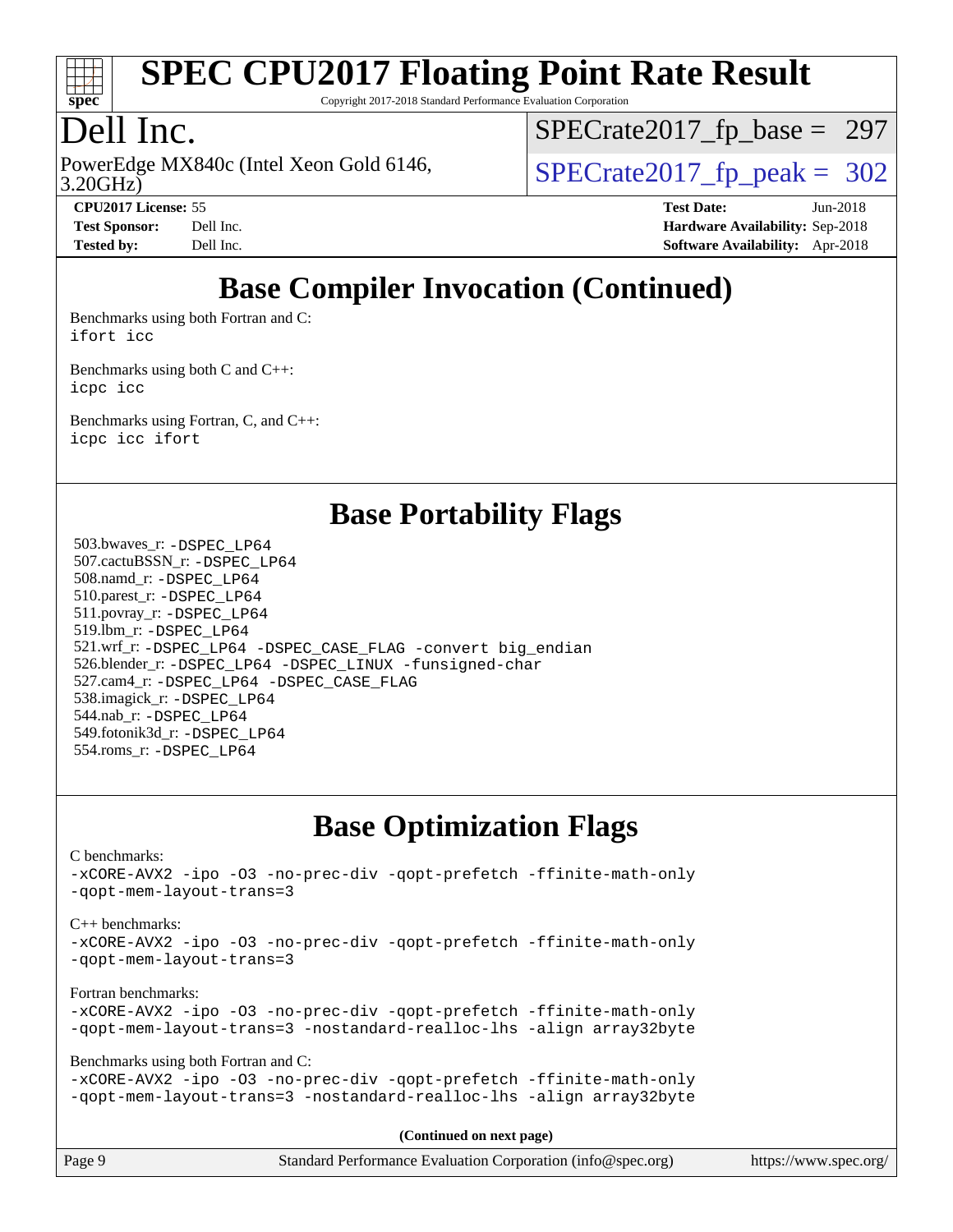

Copyright 2017-2018 Standard Performance Evaluation Corporation

## Dell Inc.

3.20GHz) PowerEdge MX840c (Intel Xeon Gold 6146,  $\vert$ [SPECrate2017\\_fp\\_peak =](http://www.spec.org/auto/cpu2017/Docs/result-fields.html#SPECrate2017fppeak) 302

[SPECrate2017\\_fp\\_base =](http://www.spec.org/auto/cpu2017/Docs/result-fields.html#SPECrate2017fpbase) 297

**[CPU2017 License:](http://www.spec.org/auto/cpu2017/Docs/result-fields.html#CPU2017License)** 55 **[Test Date:](http://www.spec.org/auto/cpu2017/Docs/result-fields.html#TestDate)** Jun-2018 **[Test Sponsor:](http://www.spec.org/auto/cpu2017/Docs/result-fields.html#TestSponsor)** Dell Inc. **[Hardware Availability:](http://www.spec.org/auto/cpu2017/Docs/result-fields.html#HardwareAvailability)** Sep-2018 **[Tested by:](http://www.spec.org/auto/cpu2017/Docs/result-fields.html#Testedby)** Dell Inc. **[Software Availability:](http://www.spec.org/auto/cpu2017/Docs/result-fields.html#SoftwareAvailability)** Apr-2018

# **[Base Optimization Flags \(Continued\)](http://www.spec.org/auto/cpu2017/Docs/result-fields.html#BaseOptimizationFlags)**

[Benchmarks using both C and C++](http://www.spec.org/auto/cpu2017/Docs/result-fields.html#BenchmarksusingbothCandCXX): [-xCORE-AVX2](http://www.spec.org/cpu2017/results/res2018q4/cpu2017-20181001-09019.flags.html#user_CC_CXXbase_f-xCORE-AVX2) [-ipo](http://www.spec.org/cpu2017/results/res2018q4/cpu2017-20181001-09019.flags.html#user_CC_CXXbase_f-ipo) [-O3](http://www.spec.org/cpu2017/results/res2018q4/cpu2017-20181001-09019.flags.html#user_CC_CXXbase_f-O3) [-no-prec-div](http://www.spec.org/cpu2017/results/res2018q4/cpu2017-20181001-09019.flags.html#user_CC_CXXbase_f-no-prec-div) [-qopt-prefetch](http://www.spec.org/cpu2017/results/res2018q4/cpu2017-20181001-09019.flags.html#user_CC_CXXbase_f-qopt-prefetch) [-ffinite-math-only](http://www.spec.org/cpu2017/results/res2018q4/cpu2017-20181001-09019.flags.html#user_CC_CXXbase_f_finite_math_only_cb91587bd2077682c4b38af759c288ed7c732db004271a9512da14a4f8007909a5f1427ecbf1a0fb78ff2a814402c6114ac565ca162485bbcae155b5e4258871)

[-qopt-mem-layout-trans=3](http://www.spec.org/cpu2017/results/res2018q4/cpu2017-20181001-09019.flags.html#user_CC_CXXbase_f-qopt-mem-layout-trans_de80db37974c74b1f0e20d883f0b675c88c3b01e9d123adea9b28688d64333345fb62bc4a798493513fdb68f60282f9a726aa07f478b2f7113531aecce732043)

[Benchmarks using Fortran, C, and C++:](http://www.spec.org/auto/cpu2017/Docs/result-fields.html#BenchmarksusingFortranCandCXX)

[-xCORE-AVX2](http://www.spec.org/cpu2017/results/res2018q4/cpu2017-20181001-09019.flags.html#user_CC_CXX_FCbase_f-xCORE-AVX2) [-ipo](http://www.spec.org/cpu2017/results/res2018q4/cpu2017-20181001-09019.flags.html#user_CC_CXX_FCbase_f-ipo) [-O3](http://www.spec.org/cpu2017/results/res2018q4/cpu2017-20181001-09019.flags.html#user_CC_CXX_FCbase_f-O3) [-no-prec-div](http://www.spec.org/cpu2017/results/res2018q4/cpu2017-20181001-09019.flags.html#user_CC_CXX_FCbase_f-no-prec-div) [-qopt-prefetch](http://www.spec.org/cpu2017/results/res2018q4/cpu2017-20181001-09019.flags.html#user_CC_CXX_FCbase_f-qopt-prefetch) [-ffinite-math-only](http://www.spec.org/cpu2017/results/res2018q4/cpu2017-20181001-09019.flags.html#user_CC_CXX_FCbase_f_finite_math_only_cb91587bd2077682c4b38af759c288ed7c732db004271a9512da14a4f8007909a5f1427ecbf1a0fb78ff2a814402c6114ac565ca162485bbcae155b5e4258871) [-qopt-mem-layout-trans=3](http://www.spec.org/cpu2017/results/res2018q4/cpu2017-20181001-09019.flags.html#user_CC_CXX_FCbase_f-qopt-mem-layout-trans_de80db37974c74b1f0e20d883f0b675c88c3b01e9d123adea9b28688d64333345fb62bc4a798493513fdb68f60282f9a726aa07f478b2f7113531aecce732043) [-nostandard-realloc-lhs](http://www.spec.org/cpu2017/results/res2018q4/cpu2017-20181001-09019.flags.html#user_CC_CXX_FCbase_f_2003_std_realloc_82b4557e90729c0f113870c07e44d33d6f5a304b4f63d4c15d2d0f1fab99f5daaed73bdb9275d9ae411527f28b936061aa8b9c8f2d63842963b95c9dd6426b8a) [-align array32byte](http://www.spec.org/cpu2017/results/res2018q4/cpu2017-20181001-09019.flags.html#user_CC_CXX_FCbase_align_array32byte_b982fe038af199962ba9a80c053b8342c548c85b40b8e86eb3cc33dee0d7986a4af373ac2d51c3f7cf710a18d62fdce2948f201cd044323541f22fc0fffc51b6)

# **[Base Other Flags](http://www.spec.org/auto/cpu2017/Docs/result-fields.html#BaseOtherFlags)**

[C benchmarks](http://www.spec.org/auto/cpu2017/Docs/result-fields.html#Cbenchmarks):  $-m64 - std= c11$  $-m64 - std= c11$ 

[C++ benchmarks:](http://www.spec.org/auto/cpu2017/Docs/result-fields.html#CXXbenchmarks)  $-m64$ 

[Fortran benchmarks](http://www.spec.org/auto/cpu2017/Docs/result-fields.html#Fortranbenchmarks): [-m64](http://www.spec.org/cpu2017/results/res2018q4/cpu2017-20181001-09019.flags.html#user_FCbase_intel_intel64_18.0_af43caccfc8ded86e7699f2159af6efc7655f51387b94da716254467f3c01020a5059329e2569e4053f409e7c9202a7efc638f7a6d1ffb3f52dea4a3e31d82ab)

[Benchmarks using both Fortran and C](http://www.spec.org/auto/cpu2017/Docs/result-fields.html#BenchmarksusingbothFortranandC):  $-m64 - std= c11$  $-m64 - std= c11$ 

[Benchmarks using both C and C++](http://www.spec.org/auto/cpu2017/Docs/result-fields.html#BenchmarksusingbothCandCXX):  $-m64 - std= c11$  $-m64 - std= c11$ 

[Benchmarks using Fortran, C, and C++:](http://www.spec.org/auto/cpu2017/Docs/result-fields.html#BenchmarksusingFortranCandCXX)  $-m64 - std= c11$  $-m64 - std= c11$ 

# **[Peak Compiler Invocation](http://www.spec.org/auto/cpu2017/Docs/result-fields.html#PeakCompilerInvocation)**

[C benchmarks](http://www.spec.org/auto/cpu2017/Docs/result-fields.html#Cbenchmarks): [icc](http://www.spec.org/cpu2017/results/res2018q4/cpu2017-20181001-09019.flags.html#user_CCpeak_intel_icc_18.0_66fc1ee009f7361af1fbd72ca7dcefbb700085f36577c54f309893dd4ec40d12360134090235512931783d35fd58c0460139e722d5067c5574d8eaf2b3e37e92)

[C++ benchmarks:](http://www.spec.org/auto/cpu2017/Docs/result-fields.html#CXXbenchmarks) [icpc](http://www.spec.org/cpu2017/results/res2018q4/cpu2017-20181001-09019.flags.html#user_CXXpeak_intel_icpc_18.0_c510b6838c7f56d33e37e94d029a35b4a7bccf4766a728ee175e80a419847e808290a9b78be685c44ab727ea267ec2f070ec5dc83b407c0218cded6866a35d07)

[Fortran benchmarks](http://www.spec.org/auto/cpu2017/Docs/result-fields.html#Fortranbenchmarks): [ifort](http://www.spec.org/cpu2017/results/res2018q4/cpu2017-20181001-09019.flags.html#user_FCpeak_intel_ifort_18.0_8111460550e3ca792625aed983ce982f94888b8b503583aa7ba2b8303487b4d8a21a13e7191a45c5fd58ff318f48f9492884d4413fa793fd88dd292cad7027ca)

**(Continued on next page)**

Page 10 Standard Performance Evaluation Corporation [\(info@spec.org\)](mailto:info@spec.org) <https://www.spec.org/>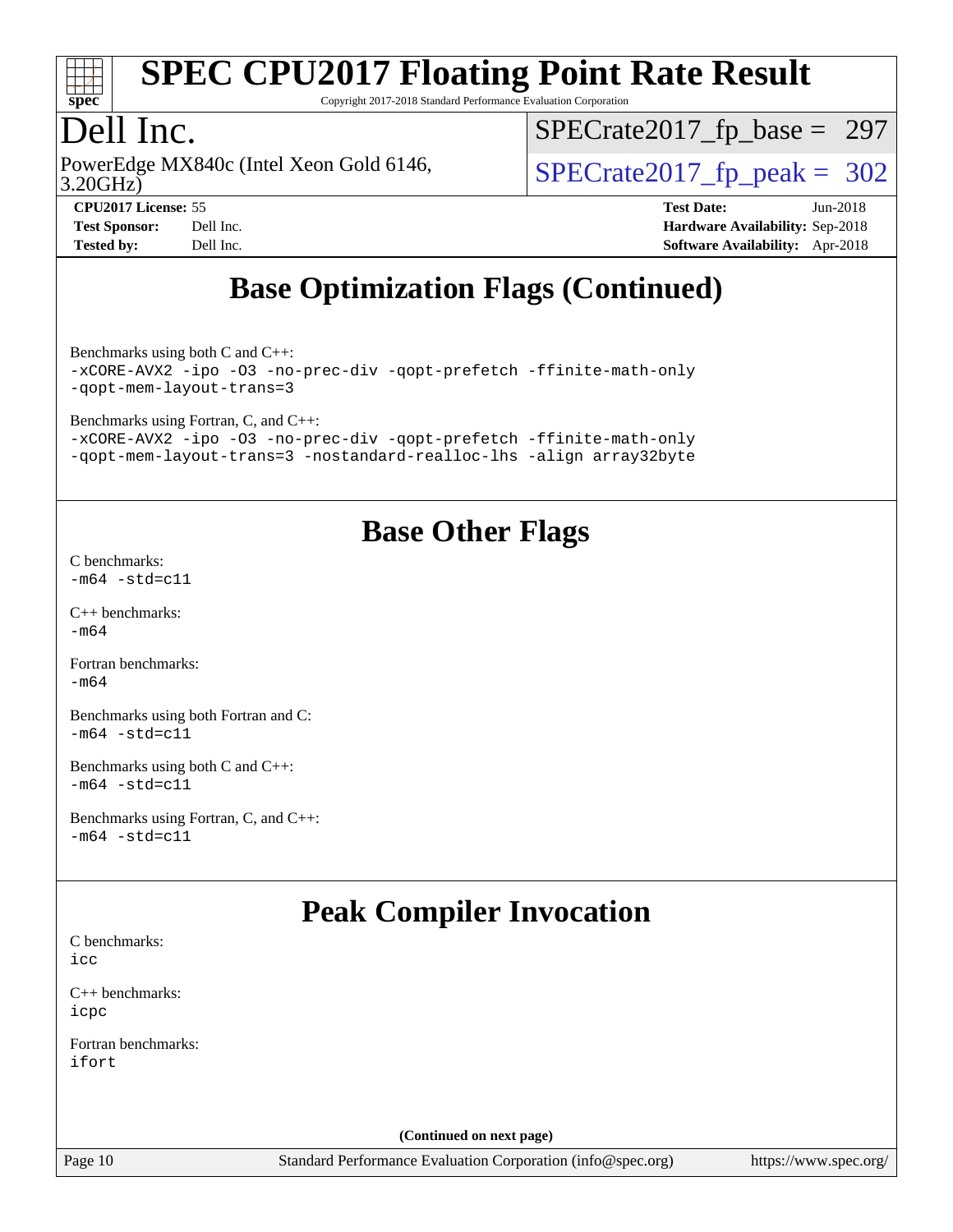

Copyright 2017-2018 Standard Performance Evaluation Corporation

### Dell Inc.

3.20GHz) PowerEdge MX840c (Intel Xeon Gold 6146,  $\vert$ [SPECrate2017\\_fp\\_peak =](http://www.spec.org/auto/cpu2017/Docs/result-fields.html#SPECrate2017fppeak) 302

[SPECrate2017\\_fp\\_base =](http://www.spec.org/auto/cpu2017/Docs/result-fields.html#SPECrate2017fpbase) 297

**[CPU2017 License:](http://www.spec.org/auto/cpu2017/Docs/result-fields.html#CPU2017License)** 55 **[Test Date:](http://www.spec.org/auto/cpu2017/Docs/result-fields.html#TestDate)** Jun-2018 **[Test Sponsor:](http://www.spec.org/auto/cpu2017/Docs/result-fields.html#TestSponsor)** Dell Inc. **[Hardware Availability:](http://www.spec.org/auto/cpu2017/Docs/result-fields.html#HardwareAvailability)** Sep-2018 **[Tested by:](http://www.spec.org/auto/cpu2017/Docs/result-fields.html#Testedby)** Dell Inc. **[Software Availability:](http://www.spec.org/auto/cpu2017/Docs/result-fields.html#SoftwareAvailability)** Apr-2018

# **[Peak Compiler Invocation \(Continued\)](http://www.spec.org/auto/cpu2017/Docs/result-fields.html#PeakCompilerInvocation)**

[Benchmarks using both Fortran and C](http://www.spec.org/auto/cpu2017/Docs/result-fields.html#BenchmarksusingbothFortranandC): [ifort](http://www.spec.org/cpu2017/results/res2018q4/cpu2017-20181001-09019.flags.html#user_CC_FCpeak_intel_ifort_18.0_8111460550e3ca792625aed983ce982f94888b8b503583aa7ba2b8303487b4d8a21a13e7191a45c5fd58ff318f48f9492884d4413fa793fd88dd292cad7027ca) [icc](http://www.spec.org/cpu2017/results/res2018q4/cpu2017-20181001-09019.flags.html#user_CC_FCpeak_intel_icc_18.0_66fc1ee009f7361af1fbd72ca7dcefbb700085f36577c54f309893dd4ec40d12360134090235512931783d35fd58c0460139e722d5067c5574d8eaf2b3e37e92)

[Benchmarks using both C and C++](http://www.spec.org/auto/cpu2017/Docs/result-fields.html#BenchmarksusingbothCandCXX): [icpc](http://www.spec.org/cpu2017/results/res2018q4/cpu2017-20181001-09019.flags.html#user_CC_CXXpeak_intel_icpc_18.0_c510b6838c7f56d33e37e94d029a35b4a7bccf4766a728ee175e80a419847e808290a9b78be685c44ab727ea267ec2f070ec5dc83b407c0218cded6866a35d07) [icc](http://www.spec.org/cpu2017/results/res2018q4/cpu2017-20181001-09019.flags.html#user_CC_CXXpeak_intel_icc_18.0_66fc1ee009f7361af1fbd72ca7dcefbb700085f36577c54f309893dd4ec40d12360134090235512931783d35fd58c0460139e722d5067c5574d8eaf2b3e37e92)

[Benchmarks using Fortran, C, and C++:](http://www.spec.org/auto/cpu2017/Docs/result-fields.html#BenchmarksusingFortranCandCXX) [icpc](http://www.spec.org/cpu2017/results/res2018q4/cpu2017-20181001-09019.flags.html#user_CC_CXX_FCpeak_intel_icpc_18.0_c510b6838c7f56d33e37e94d029a35b4a7bccf4766a728ee175e80a419847e808290a9b78be685c44ab727ea267ec2f070ec5dc83b407c0218cded6866a35d07) [icc](http://www.spec.org/cpu2017/results/res2018q4/cpu2017-20181001-09019.flags.html#user_CC_CXX_FCpeak_intel_icc_18.0_66fc1ee009f7361af1fbd72ca7dcefbb700085f36577c54f309893dd4ec40d12360134090235512931783d35fd58c0460139e722d5067c5574d8eaf2b3e37e92) [ifort](http://www.spec.org/cpu2017/results/res2018q4/cpu2017-20181001-09019.flags.html#user_CC_CXX_FCpeak_intel_ifort_18.0_8111460550e3ca792625aed983ce982f94888b8b503583aa7ba2b8303487b4d8a21a13e7191a45c5fd58ff318f48f9492884d4413fa793fd88dd292cad7027ca)

**[Peak Portability Flags](http://www.spec.org/auto/cpu2017/Docs/result-fields.html#PeakPortabilityFlags)**

Same as Base Portability Flags

**[Peak Optimization Flags](http://www.spec.org/auto/cpu2017/Docs/result-fields.html#PeakOptimizationFlags)**

[C benchmarks](http://www.spec.org/auto/cpu2017/Docs/result-fields.html#Cbenchmarks):

```
(info@spec.org)https://www.spec.org/
  519.lbm_r: -prof-gen(pass 1) -prof-use(pass 2) -ipo -xCORE-AVX2 -O3
-no-prec-div -qopt-prefetch -ffinite-math-only
-qopt-mem-layout-trans=3
  538.imagick_r: -xCORE-AVX2 -ipo -O3 -no-prec-div -qopt-prefetch
-ffinite-math-only -qopt-mem-layout-trans=3
  544.nab_r: Same as 519.lbm_r
C++ benchmarks: 
-prof-gen(pass 1) -prof-use(pass 2) -ipo -xCORE-AVX2 -O3
-no-prec-div -qopt-prefetch -ffinite-math-only
-qopt-mem-layout-trans=3
Fortran benchmarks: 
  503.bwaves_r: -xCORE-AVX2 -ipo -O3 -no-prec-div -qopt-prefetch
-ffinite-math-only -qopt-mem-layout-trans=3
-nostandard-realloc-lhs -align array32byte
  549.fotonik3d_r: Same as 503.bwaves_r
  554.roms_r: -prof-gen(pass 1) -prof-use(pass 2) -ipo -xCORE-AVX2 -O3
-no-prec-div -qopt-prefetch -ffinite-math-only
-qopt-mem-layout-trans=3 -nostandard-realloc-lhs
                                    (Continued on next page)
```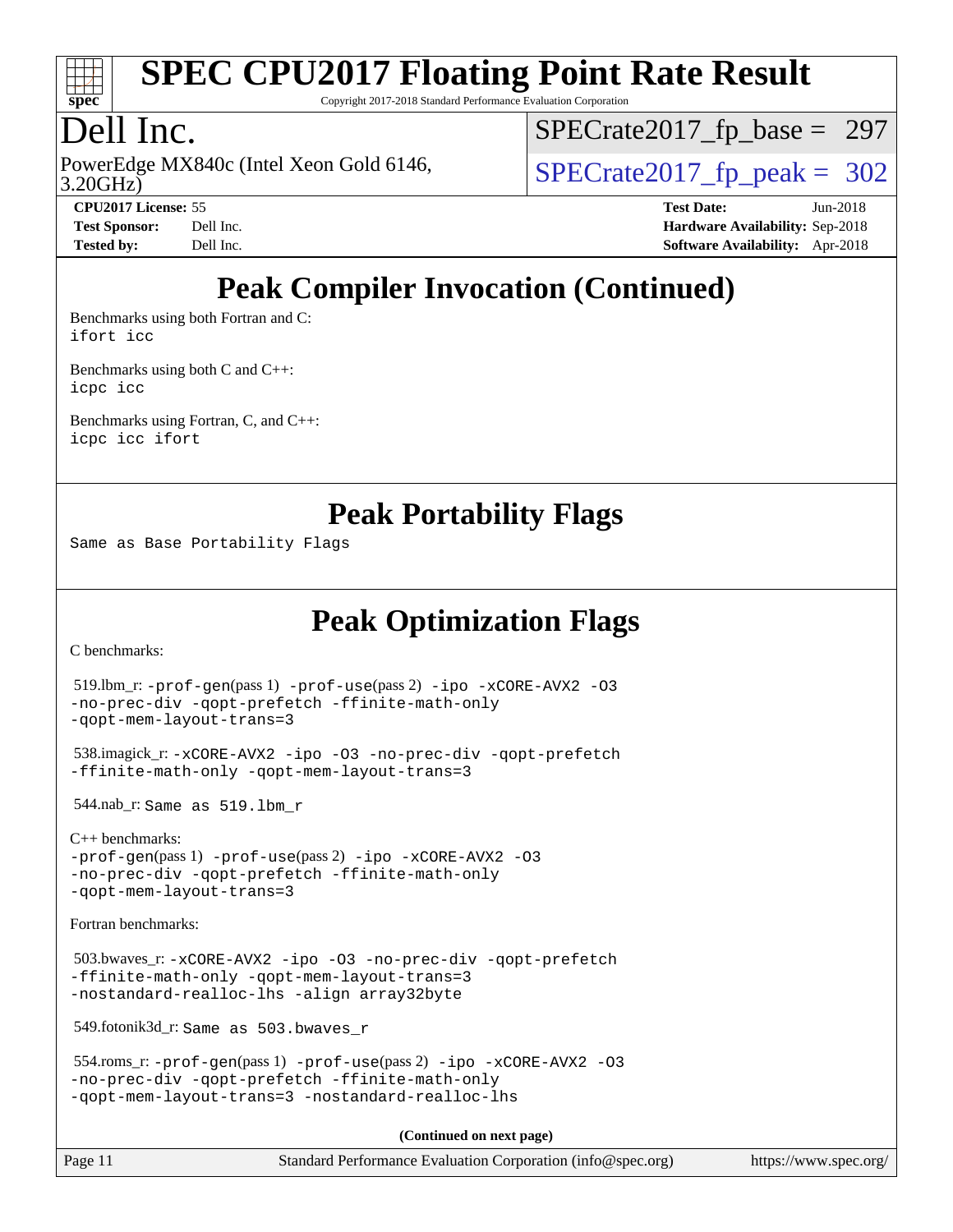

Copyright 2017-2018 Standard Performance Evaluation Corporation

### Dell Inc.

3.20GHz) PowerEdge MX840c (Intel Xeon Gold 6146,  $\vert$ [SPECrate2017\\_fp\\_peak =](http://www.spec.org/auto/cpu2017/Docs/result-fields.html#SPECrate2017fppeak) 302

[SPECrate2017\\_fp\\_base =](http://www.spec.org/auto/cpu2017/Docs/result-fields.html#SPECrate2017fpbase) 297

**[CPU2017 License:](http://www.spec.org/auto/cpu2017/Docs/result-fields.html#CPU2017License)** 55 **[Test Date:](http://www.spec.org/auto/cpu2017/Docs/result-fields.html#TestDate)** Jun-2018 **[Test Sponsor:](http://www.spec.org/auto/cpu2017/Docs/result-fields.html#TestSponsor)** Dell Inc. **[Hardware Availability:](http://www.spec.org/auto/cpu2017/Docs/result-fields.html#HardwareAvailability)** Sep-2018 **[Tested by:](http://www.spec.org/auto/cpu2017/Docs/result-fields.html#Testedby)** Dell Inc. **[Software Availability:](http://www.spec.org/auto/cpu2017/Docs/result-fields.html#SoftwareAvailability)** Apr-2018

# **[Peak Optimization Flags \(Continued\)](http://www.spec.org/auto/cpu2017/Docs/result-fields.html#PeakOptimizationFlags)**

 554.roms\_r (continued): [-align array32byte](http://www.spec.org/cpu2017/results/res2018q4/cpu2017-20181001-09019.flags.html#user_peakEXTRA_FOPTIMIZE554_roms_r_align_array32byte_b982fe038af199962ba9a80c053b8342c548c85b40b8e86eb3cc33dee0d7986a4af373ac2d51c3f7cf710a18d62fdce2948f201cd044323541f22fc0fffc51b6)

[Benchmarks using both Fortran and C](http://www.spec.org/auto/cpu2017/Docs/result-fields.html#BenchmarksusingbothFortranandC):

[-prof-gen](http://www.spec.org/cpu2017/results/res2018q4/cpu2017-20181001-09019.flags.html#user_CC_FCpeak_prof_gen_5aa4926d6013ddb2a31985c654b3eb18169fc0c6952a63635c234f711e6e63dd76e94ad52365559451ec499a2cdb89e4dc58ba4c67ef54ca681ffbe1461d6b36)(pass 1) [-prof-use](http://www.spec.org/cpu2017/results/res2018q4/cpu2017-20181001-09019.flags.html#user_CC_FCpeak_prof_use_1a21ceae95f36a2b53c25747139a6c16ca95bd9def2a207b4f0849963b97e94f5260e30a0c64f4bb623698870e679ca08317ef8150905d41bd88c6f78df73f19)(pass 2) [-ipo](http://www.spec.org/cpu2017/results/res2018q4/cpu2017-20181001-09019.flags.html#user_CC_FCpeak_f-ipo) [-xCORE-AVX2](http://www.spec.org/cpu2017/results/res2018q4/cpu2017-20181001-09019.flags.html#user_CC_FCpeak_f-xCORE-AVX2) [-O3](http://www.spec.org/cpu2017/results/res2018q4/cpu2017-20181001-09019.flags.html#user_CC_FCpeak_f-O3) [-no-prec-div](http://www.spec.org/cpu2017/results/res2018q4/cpu2017-20181001-09019.flags.html#user_CC_FCpeak_f-no-prec-div) [-qopt-prefetch](http://www.spec.org/cpu2017/results/res2018q4/cpu2017-20181001-09019.flags.html#user_CC_FCpeak_f-qopt-prefetch) [-ffinite-math-only](http://www.spec.org/cpu2017/results/res2018q4/cpu2017-20181001-09019.flags.html#user_CC_FCpeak_f_finite_math_only_cb91587bd2077682c4b38af759c288ed7c732db004271a9512da14a4f8007909a5f1427ecbf1a0fb78ff2a814402c6114ac565ca162485bbcae155b5e4258871) [-qopt-mem-layout-trans=3](http://www.spec.org/cpu2017/results/res2018q4/cpu2017-20181001-09019.flags.html#user_CC_FCpeak_f-qopt-mem-layout-trans_de80db37974c74b1f0e20d883f0b675c88c3b01e9d123adea9b28688d64333345fb62bc4a798493513fdb68f60282f9a726aa07f478b2f7113531aecce732043) [-nostandard-realloc-lhs](http://www.spec.org/cpu2017/results/res2018q4/cpu2017-20181001-09019.flags.html#user_CC_FCpeak_f_2003_std_realloc_82b4557e90729c0f113870c07e44d33d6f5a304b4f63d4c15d2d0f1fab99f5daaed73bdb9275d9ae411527f28b936061aa8b9c8f2d63842963b95c9dd6426b8a) [-align array32byte](http://www.spec.org/cpu2017/results/res2018q4/cpu2017-20181001-09019.flags.html#user_CC_FCpeak_align_array32byte_b982fe038af199962ba9a80c053b8342c548c85b40b8e86eb3cc33dee0d7986a4af373ac2d51c3f7cf710a18d62fdce2948f201cd044323541f22fc0fffc51b6)

[Benchmarks using both C and C++](http://www.spec.org/auto/cpu2017/Docs/result-fields.html#BenchmarksusingbothCandCXX):

[-prof-gen](http://www.spec.org/cpu2017/results/res2018q4/cpu2017-20181001-09019.flags.html#user_CC_CXXpeak_prof_gen_5aa4926d6013ddb2a31985c654b3eb18169fc0c6952a63635c234f711e6e63dd76e94ad52365559451ec499a2cdb89e4dc58ba4c67ef54ca681ffbe1461d6b36)(pass 1) [-prof-use](http://www.spec.org/cpu2017/results/res2018q4/cpu2017-20181001-09019.flags.html#user_CC_CXXpeak_prof_use_1a21ceae95f36a2b53c25747139a6c16ca95bd9def2a207b4f0849963b97e94f5260e30a0c64f4bb623698870e679ca08317ef8150905d41bd88c6f78df73f19)(pass 2) [-ipo](http://www.spec.org/cpu2017/results/res2018q4/cpu2017-20181001-09019.flags.html#user_CC_CXXpeak_f-ipo) [-xCORE-AVX2](http://www.spec.org/cpu2017/results/res2018q4/cpu2017-20181001-09019.flags.html#user_CC_CXXpeak_f-xCORE-AVX2) [-O3](http://www.spec.org/cpu2017/results/res2018q4/cpu2017-20181001-09019.flags.html#user_CC_CXXpeak_f-O3) [-no-prec-div](http://www.spec.org/cpu2017/results/res2018q4/cpu2017-20181001-09019.flags.html#user_CC_CXXpeak_f-no-prec-div) [-qopt-prefetch](http://www.spec.org/cpu2017/results/res2018q4/cpu2017-20181001-09019.flags.html#user_CC_CXXpeak_f-qopt-prefetch) [-ffinite-math-only](http://www.spec.org/cpu2017/results/res2018q4/cpu2017-20181001-09019.flags.html#user_CC_CXXpeak_f_finite_math_only_cb91587bd2077682c4b38af759c288ed7c732db004271a9512da14a4f8007909a5f1427ecbf1a0fb78ff2a814402c6114ac565ca162485bbcae155b5e4258871) [-qopt-mem-layout-trans=3](http://www.spec.org/cpu2017/results/res2018q4/cpu2017-20181001-09019.flags.html#user_CC_CXXpeak_f-qopt-mem-layout-trans_de80db37974c74b1f0e20d883f0b675c88c3b01e9d123adea9b28688d64333345fb62bc4a798493513fdb68f60282f9a726aa07f478b2f7113531aecce732043)

[Benchmarks using Fortran, C, and C++:](http://www.spec.org/auto/cpu2017/Docs/result-fields.html#BenchmarksusingFortranCandCXX) [-prof-gen](http://www.spec.org/cpu2017/results/res2018q4/cpu2017-20181001-09019.flags.html#user_CC_CXX_FCpeak_prof_gen_5aa4926d6013ddb2a31985c654b3eb18169fc0c6952a63635c234f711e6e63dd76e94ad52365559451ec499a2cdb89e4dc58ba4c67ef54ca681ffbe1461d6b36)(pass 1) [-prof-use](http://www.spec.org/cpu2017/results/res2018q4/cpu2017-20181001-09019.flags.html#user_CC_CXX_FCpeak_prof_use_1a21ceae95f36a2b53c25747139a6c16ca95bd9def2a207b4f0849963b97e94f5260e30a0c64f4bb623698870e679ca08317ef8150905d41bd88c6f78df73f19)(pass 2) [-ipo](http://www.spec.org/cpu2017/results/res2018q4/cpu2017-20181001-09019.flags.html#user_CC_CXX_FCpeak_f-ipo) [-xCORE-AVX2](http://www.spec.org/cpu2017/results/res2018q4/cpu2017-20181001-09019.flags.html#user_CC_CXX_FCpeak_f-xCORE-AVX2) [-O3](http://www.spec.org/cpu2017/results/res2018q4/cpu2017-20181001-09019.flags.html#user_CC_CXX_FCpeak_f-O3) [-no-prec-div](http://www.spec.org/cpu2017/results/res2018q4/cpu2017-20181001-09019.flags.html#user_CC_CXX_FCpeak_f-no-prec-div) [-qopt-prefetch](http://www.spec.org/cpu2017/results/res2018q4/cpu2017-20181001-09019.flags.html#user_CC_CXX_FCpeak_f-qopt-prefetch) [-ffinite-math-only](http://www.spec.org/cpu2017/results/res2018q4/cpu2017-20181001-09019.flags.html#user_CC_CXX_FCpeak_f_finite_math_only_cb91587bd2077682c4b38af759c288ed7c732db004271a9512da14a4f8007909a5f1427ecbf1a0fb78ff2a814402c6114ac565ca162485bbcae155b5e4258871) [-qopt-mem-layout-trans=3](http://www.spec.org/cpu2017/results/res2018q4/cpu2017-20181001-09019.flags.html#user_CC_CXX_FCpeak_f-qopt-mem-layout-trans_de80db37974c74b1f0e20d883f0b675c88c3b01e9d123adea9b28688d64333345fb62bc4a798493513fdb68f60282f9a726aa07f478b2f7113531aecce732043) [-nostandard-realloc-lhs](http://www.spec.org/cpu2017/results/res2018q4/cpu2017-20181001-09019.flags.html#user_CC_CXX_FCpeak_f_2003_std_realloc_82b4557e90729c0f113870c07e44d33d6f5a304b4f63d4c15d2d0f1fab99f5daaed73bdb9275d9ae411527f28b936061aa8b9c8f2d63842963b95c9dd6426b8a) [-align array32byte](http://www.spec.org/cpu2017/results/res2018q4/cpu2017-20181001-09019.flags.html#user_CC_CXX_FCpeak_align_array32byte_b982fe038af199962ba9a80c053b8342c548c85b40b8e86eb3cc33dee0d7986a4af373ac2d51c3f7cf710a18d62fdce2948f201cd044323541f22fc0fffc51b6)

### **[Peak Other Flags](http://www.spec.org/auto/cpu2017/Docs/result-fields.html#PeakOtherFlags)**

[C benchmarks](http://www.spec.org/auto/cpu2017/Docs/result-fields.html#Cbenchmarks):  $-m64 - std = c11$  $-m64 - std = c11$ 

[C++ benchmarks:](http://www.spec.org/auto/cpu2017/Docs/result-fields.html#CXXbenchmarks) [-m64](http://www.spec.org/cpu2017/results/res2018q4/cpu2017-20181001-09019.flags.html#user_CXXpeak_intel_intel64_18.0_af43caccfc8ded86e7699f2159af6efc7655f51387b94da716254467f3c01020a5059329e2569e4053f409e7c9202a7efc638f7a6d1ffb3f52dea4a3e31d82ab)

[Fortran benchmarks](http://www.spec.org/auto/cpu2017/Docs/result-fields.html#Fortranbenchmarks):  $-m64$ 

[Benchmarks using both Fortran and C](http://www.spec.org/auto/cpu2017/Docs/result-fields.html#BenchmarksusingbothFortranandC):  $-m64 - std = c11$  $-m64 - std = c11$ 

[Benchmarks using both C and C++](http://www.spec.org/auto/cpu2017/Docs/result-fields.html#BenchmarksusingbothCandCXX):  $-m64$   $-std=cl1$ 

[Benchmarks using Fortran, C, and C++:](http://www.spec.org/auto/cpu2017/Docs/result-fields.html#BenchmarksusingFortranCandCXX)  $-m64$   $-std=cl1$ 

The flags files that were used to format this result can be browsed at

<http://www.spec.org/cpu2017/flags/Intel-ic18.0-official-linux64.2017-10-19.html> <http://www.spec.org/cpu2017/flags/Dell-Platform-Flags-PowerEdge14G-revC.html>